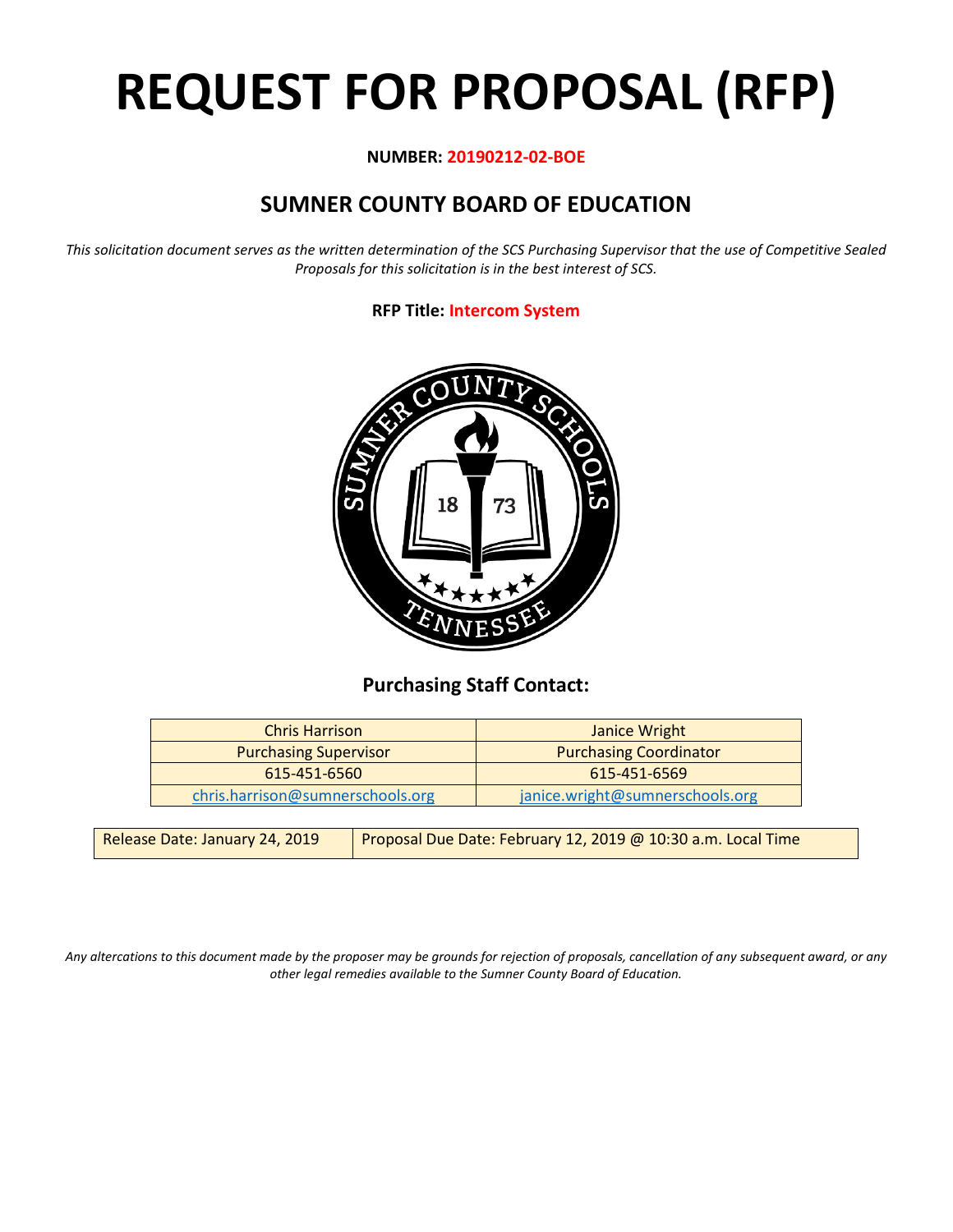# **NOTICE TO PROPOSERS**

There may be one or more amendments to this RFP. In order to receive communication for any such amendments issued specifically to this RFP, the proposer must provide a Notice of Intent to Propose to the Sumner County Board of Education (SCS) Purchasing Department. The proposer must utilize this form when submitting notice. The notice may be sent by email to: Purchasing Office, purchasing@sumnerschools.org. SCS will send amendments only to those proposers which complete and return this information by the deadline list in the RFP Schedule of Events (Section 4).

| <b>RFP Number:</b>      | 20190212-02-BOE Intercom System |
|-------------------------|---------------------------------|
| Company Name:           |                                 |
| <b>Mailing Address:</b> |                                 |
|                         |                                 |
|                         |                                 |
| Phone Number:           |                                 |
| <b>Contact Person:</b>  |                                 |
| <b>Email Address:</b>   |                                 |
| Authorized Signature    |                                 |
| <b>Printed Name</b>     |                                 |
| Date                    |                                 |

Emailed amendments will be sent in a Microsoft Word (Office for Windows) or Portable Document Format (pdf) format. Any alterations to the document made by the proposer may be grounds for rejection of proposal, cancellation of any subsequent award or any other legal remedies available to the Sumner County Board of Education.

Amendments will also be posted on the SCS website **https://sumnerschools.org/index.php/current-bids-and-rfps** and attached to the solicitation listing as a PDF or WORD file. Check the particular solicitation on the Current Bids and RFPs webpage for any posted amendments.

By completing and returning this form, the Proposer has expressed its intent to provide a proposal for **20190212-02-BOE Intercom System.**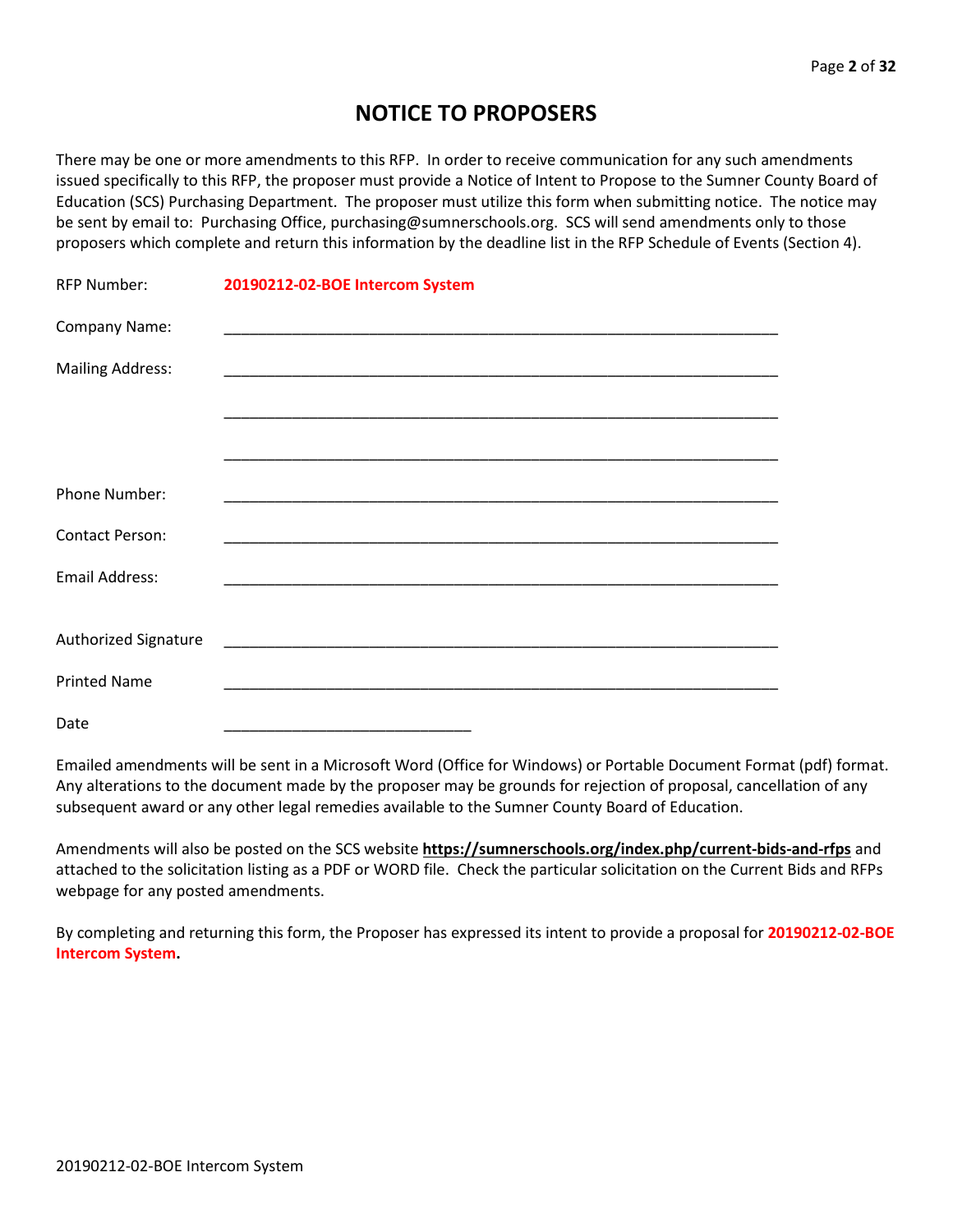# **TABLE OF CONTENTS**

- 1. Introduction/Overview
	- 1.1. Purpose
	- 1.2. Contact Information
- 2. Requirements
	- 2.1. Scope of Work/Specifications
	- 2.2. Contactor Obligations
- 3. Source Selection and Contract Award
- 4. Schedule of Events
- 5. Instructions for Proposal
	- 5.1. Required Forms
	- 5.2. New Vendors
	- 5.3. Acknowledgement of Insurance Requirements
	- 5.4. Clarification and Interpretation of RFP
	- 5.5. Proposal Package
	- 5.6. Delivery of Proposals
	- 5.7. Evaluation of Proposals
	- 5.8. Request for Clarification of Proposals
	- 5.9. Protests
- 6. Attachments
	- 6.1. Contact Information
	- 6.2. Bid Form/Certification
	- 6.3. References
	- 6.4. Certification Regarding Debarment or Suspension
	- 6.5. Condition of Submitting Proposal
	- 6.6. Statement of Non-Collusion
	- 6.7. Attestation Re Personnel
	- 6.8. Drug Free Workplace Affidavit
	- 6.9. IRS Form W-9
		- \**An online, fillable version can be found at https://www.irs.gov/pub/irs-pdf/fw9.pdf*
	- 6.10. Standard Terms & Conditions
	- 6.11. Vendor Checklist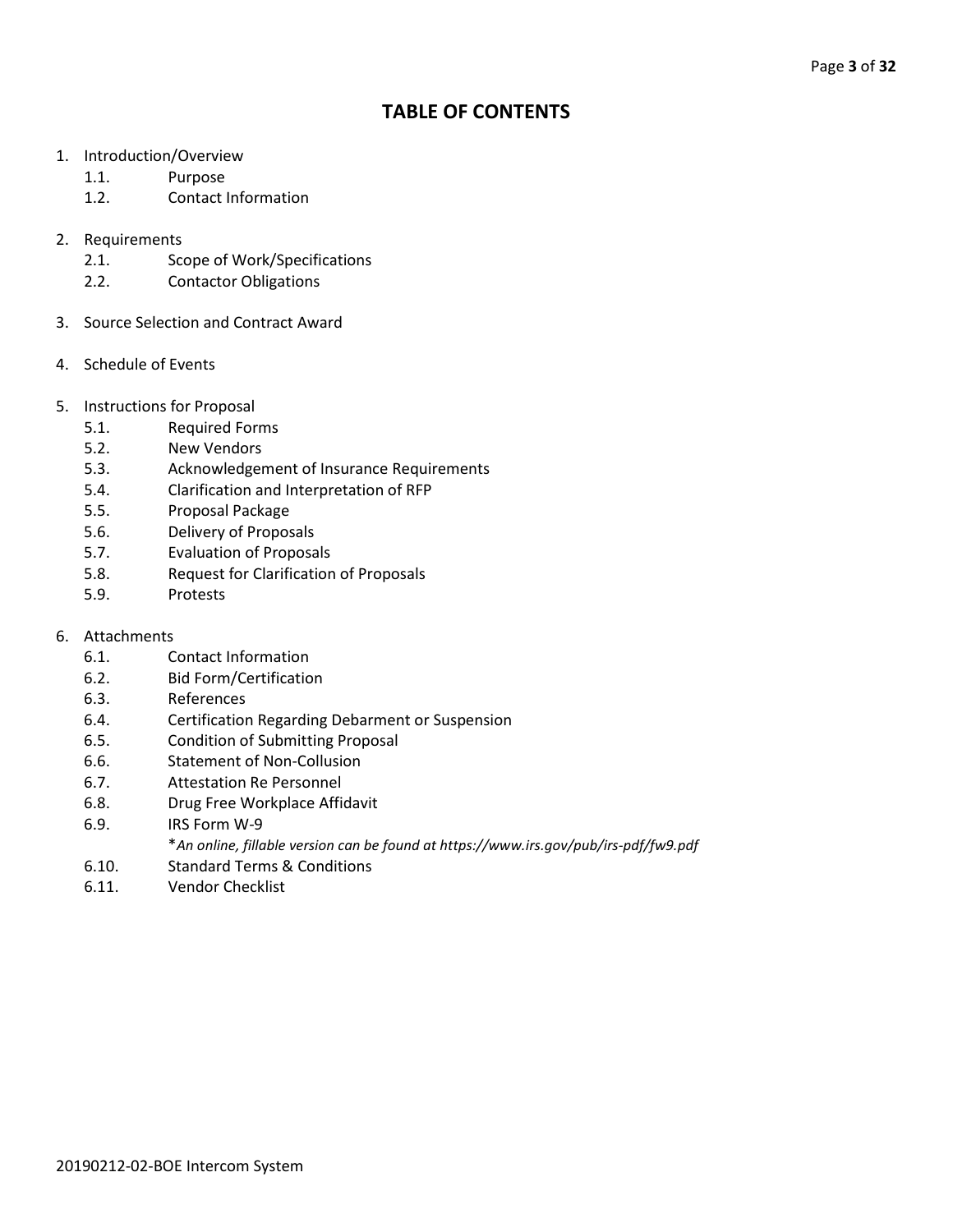# 1. Introduction/Overview

# 1.1. Purpose

The Sumner County Board of Education (SCS) is requesting sealed proposals for the upgrade of intercom systems at North Sumner Elementary and Oakmont Elementary.

#### 1.2. Contact Information

Unauthorized contact regarding this RFP with employees or officials of SCS other than the Purchasing Supervisor named below may result in disqualification from this procurement process.

Interested parties must direct all communication regarding this RFP to the Purchasing Supervisor, who is SCSs only official point of contact for this RFP.

| <b>RFP Procedures</b>            | <b>RFP Specifications</b>            |
|----------------------------------|--------------------------------------|
| Chris Harrison                   | <b>Rickey Swindle</b>                |
| <b>Purchasing Supervisor</b>     | Maintenance Supervisor - Electronics |
| 1500 Airport Road                | 1500 Airport Road                    |
| Gallatin, TN 37066               | Gallatin, TN 37066                   |
| chris.harrison@sumnerschools.org | rickey.swindle@sumnerschools.org     |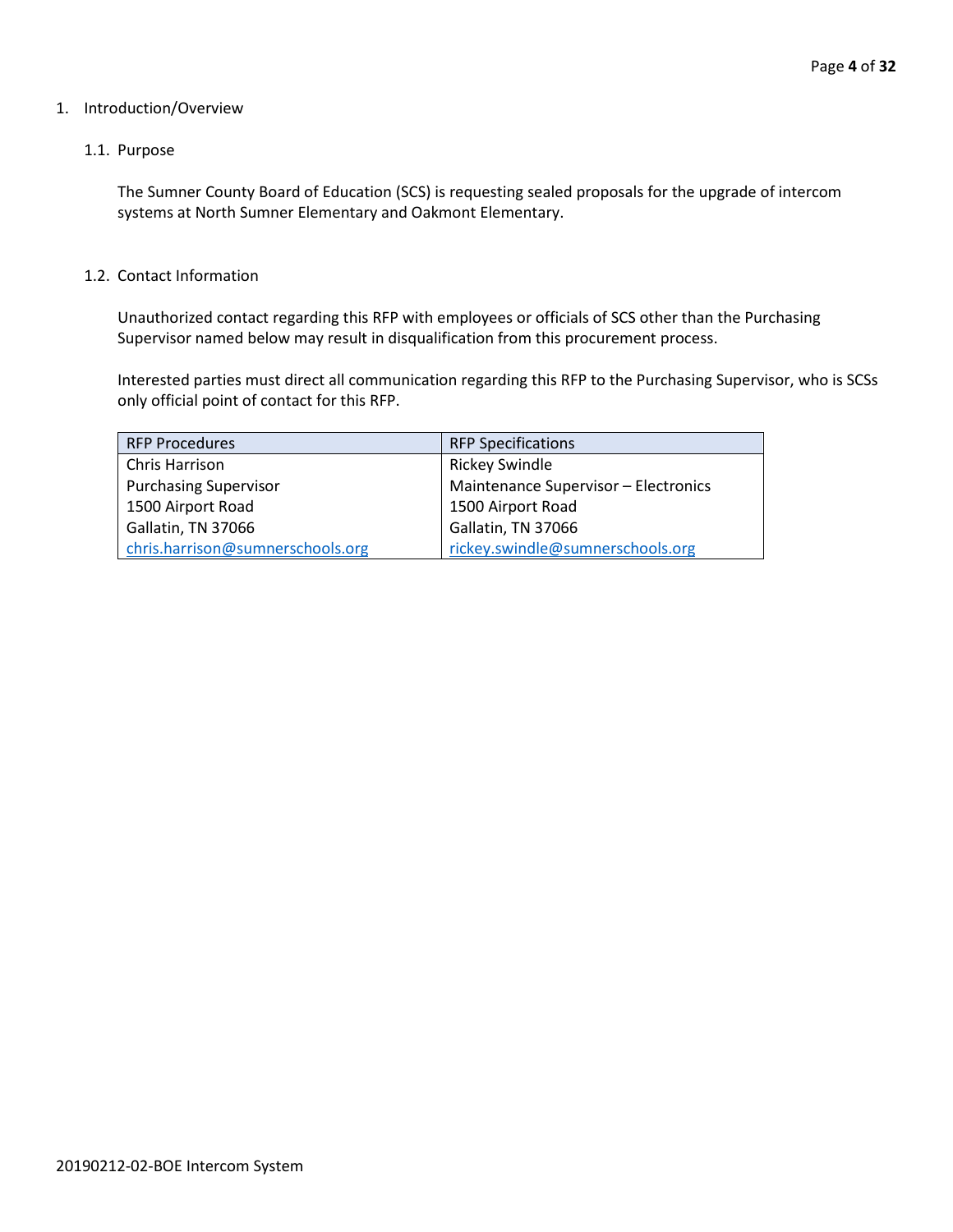# 2. Requirements

# 2.1. Scope of Work / Specifications

It is the intention of SCS to award a contract for a one-time, turnkey installation. All systems must meet the following criteria:

- The new intercom system must integrate with the existing ShoreTel telephone system.
- The new intercom system shall be comprised of one administrative console at each location and have a 50-port capacity,
- The new intercom system must be compatible with the existing lockdown system.

Listed below is each jobsite and the work specific to that location.

Jobsite:

# **North Sumner Elementary**

1485 North Sumner Road Bethpage, TN 37022

- 50 rooms
- The existing system is Simplex.
- The new system must be compatible with a 4-wire system.
- The existing call-in switches will require replacement as part of the upgrade.

# **Oakmont Elementary**

3323 Highway 76 Cottontown, TN 37048

- 50 rooms
- The existing system is Simplex.
- The new system must be compatible with a 4-wire system.
- The existing call-in switches will require replacement as part of the upgrade.

# **PART 1 GENERAL**

#### 1.1 SECTION INCLUDES

- A. Provide microprocessor controlled voice communication system with all conduit, wire, outlets and equipment as shown on the drawings and as herein specified to provide a complete sound and voice communication system in the building.
	- 1. The system:
		- (a) Provide the facilities for paging or sounding emergency signals or time event signals to select groups or all remote speakers.
		- (b) Provide facilities for the control and distribution of up to two program channels to individual, selected groups, or all remote speakers.
		- (c) Include the facilities of a built-in master clock and programmer capable of correcting appropriate secondary clock displays and controlling events based on user programmed time schedule programs.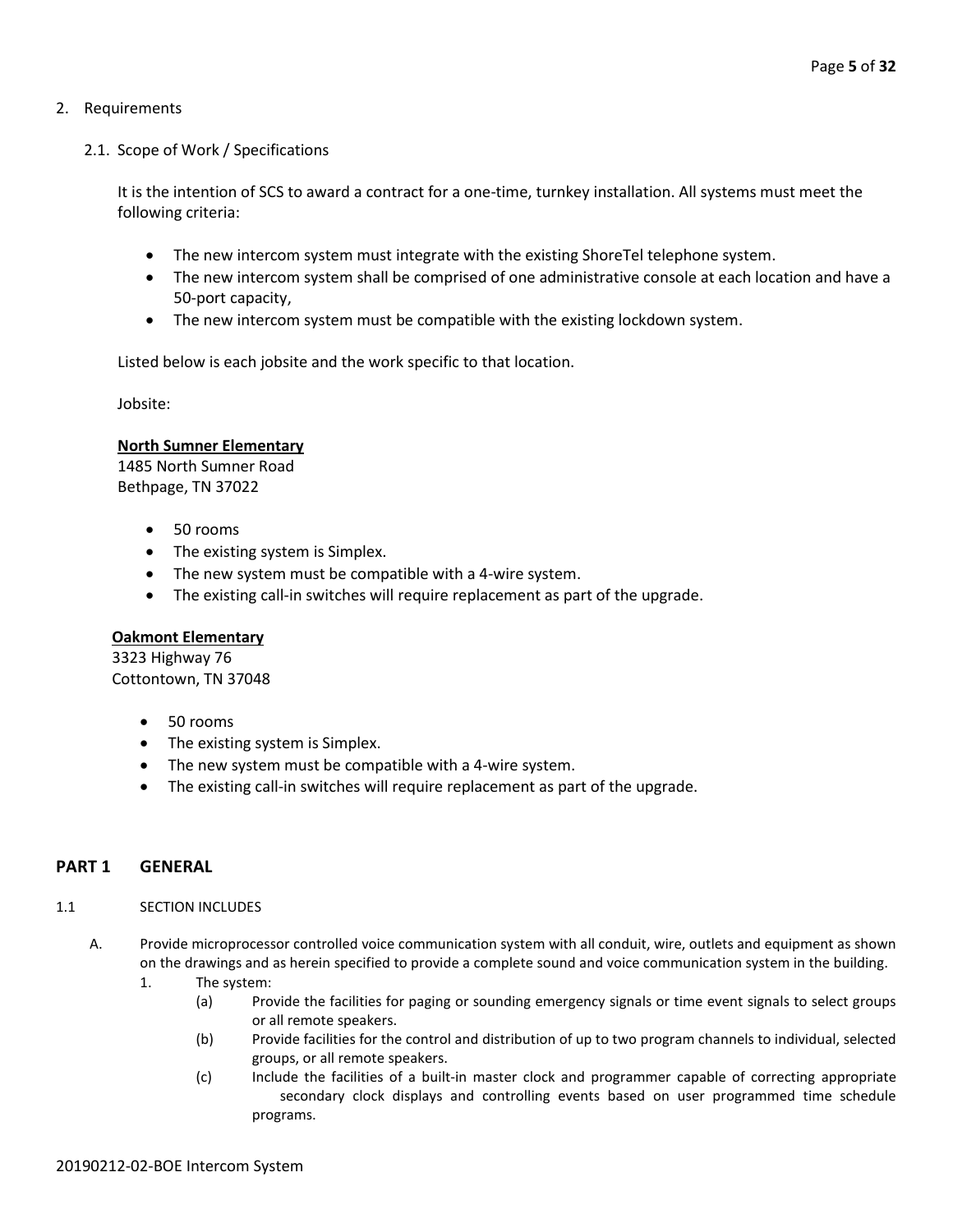- B. All material and equipment necessary for the proper operation of the system even though not specifically mentioned in the contract documents are deemed part of this contract.
- C. Install and connect all equipment under strict provisions of the manufacturer's recommended instructions.
- D. All systems proposed, as herein specified, must be proven to meet specifications by the bidder who shall, during the bidding period, attach the manufacturer's name and model numbers of such equipment and material together with three (3) copies of working drawings and submit to the Owner five working days prior to bid opening for bidding approval.
- E. The Contractor:
	- 1. Install equipment on the AC voltage supply taking care to arrest damaging electrical transient and spikes, which can cause damage to the microprocessor components of the system.
	- 2. Protect all incoming intercom lines by the use of EDCO OPX surge protectors installed as per manufacturer instructions.
	- 3. Supply, install, adjust, test and guarantee the specified equipment by a factory authorized communications contractor for the products furnished.
	- 4. The vendor is responsible for verifying the completeness of the parts list and the suitability if the equipment to meet the intended purpose of the specifications and drawings.
- F. The communication bidder supplying the equipment: Show satisfactory evidence, upon request, that they maintain a fully equipped service organization capable of furnishing adequate inspection and service to the system, including replacement parts. The vendor: Be prepared to offer a service contract for the maintenance of the system after the guarantee period. The bidder: Produce evidence that they have a fully experienced and established service organization for at least five (5) years and proven satisfactory installations during that time.
- G. The vendor: Provide the following documentation and service under provisions of Section 01330, "Submittal Procedures".
	- 1. Shop Drawings: Three (3) sets. Include the manufacturers specification sheets including all the component parts.
	- 2. As built Drawings: Three (3) sets. Include the information in "A" above. They should include up-to-date drawings that include any changes made to the system during installation. Include circuit diagrams and other information necessary for the proper operation and maintenance of the system.
	- 3. Operating Instructions: These instructions are to be permanently affixed to all administrative control stations.
	- 4. In-service Training: Provide the Owner with a training program designed to make all administrative control station users familiar with the operation of the voice communication system.

#### 1.2 SYSTEM FUNCTIONALITY

- A. The system consists of:
	- 1. Central equipment cabinet
	- 2. Microprocessor control unit
	- 3. Power supply
	- 4. Zone hardware cards
	- 5. Administrative Telephones (ATEL)
	- 6. Amplifiers
	- 7. Station loudspeaker assemblies
	- 8. Call-in switches
	- 9. Staff telephones
	- 10. All associated material, hardware, wiring, and options as described herein to provide a complete working system, which meets the specified requirements.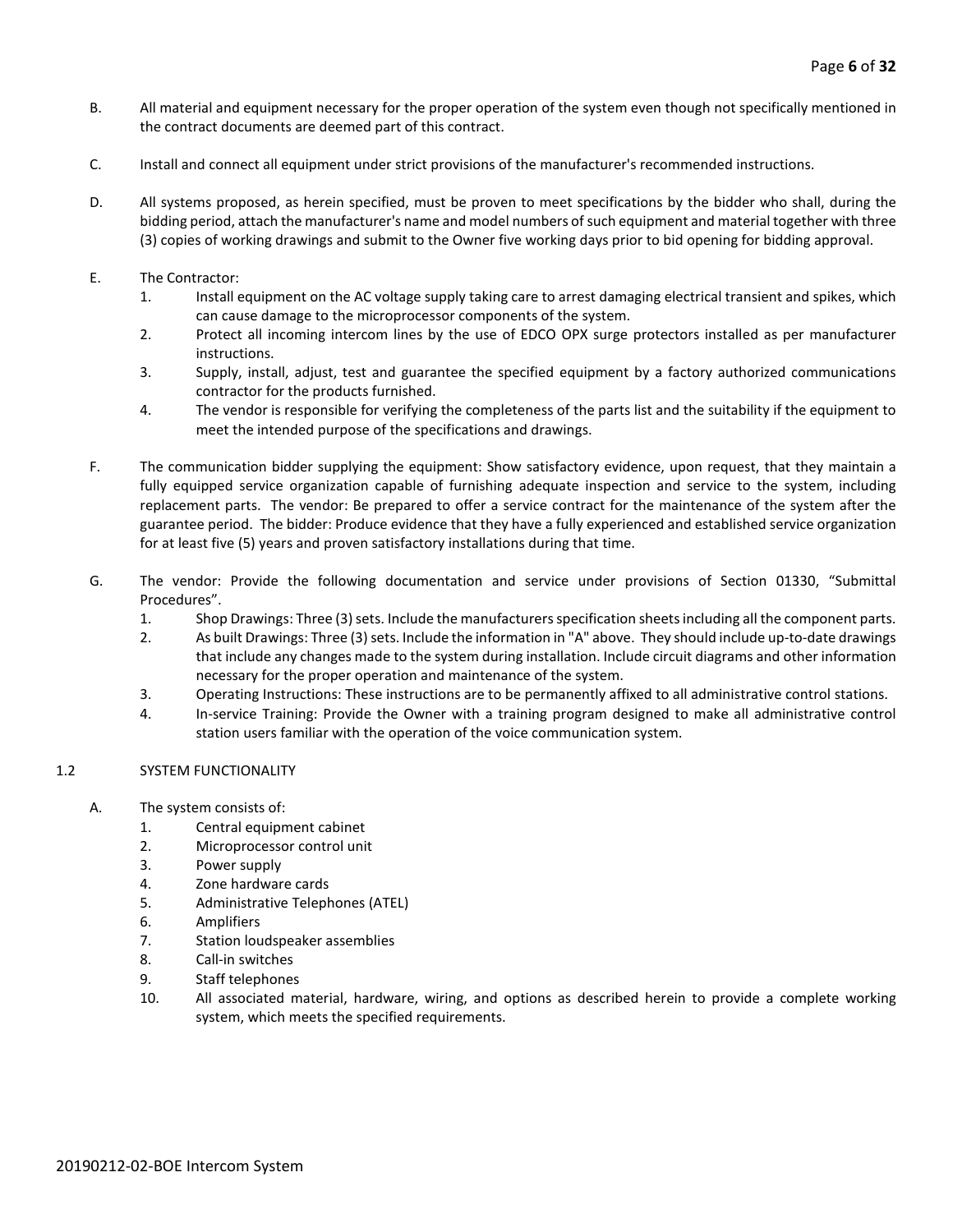- B. Provide the following communications functions for the system.
	- 1. ATEL to remote loudspeaker station or remote staff phone speaker station.
	- 2. Administrative Telephone to Administrative Telephone.
	- 3. Administrative Telephone to CO/PABX telephone line (provide required equipment).
	- 4. Remote speaker equipped with call-in device to Administrative Telephone.
	- 5. Staff Phone to Staff Phone
	- 6. Staff Phone to CO/PABX telephone line
- C. Ensure the System:
	- 1. Provide the facilities for paging or sounding emergency signals or time event signals to select groups or all remote speakers.
	- 2. Provide facilities for the control and distribution of up to two program channels to individual, selected groups, or all remote speakers.
	- 3. Include the facilities of a built in master clock and programmer capable of correcting appropriate secondary clock displays and controlling events based on user programmed time schedule programs.

#### 1.3 SYSTEM PARAMETERS

- A. The System: Provide for a minimum of two (2) simultaneous open voice speech paths between Administrative Telephone (ATEL) and station loudspeakers within a 16-line group.
	- 1. Speech Channels:
		- (a) True multiple, simultaneous, unrestricted, amplified voice channels requiring no automatic Queue or Call Stacking to access the intercom amplifier.
		- (b) Have compatibility for expansion to 4 intercom channels.
		- (c) Systems not providing true multiple, simultaneous, unrestricted, amplified voice channels or systems offering multi-speech paths which are restrictive to less than three (3) simultaneous conversations inclusive of staff phone linkage per 16-line group are unacceptable.
	- 2. The system: Provide the capability for future expansion to allow 4 simultaneous amplified intercom speech paths and 32 telephonic paths to 512 stations.
	- 3. Provide a fifteen (15) watt intercom amplifier with each Administrative Telephone (ATEL). This amplifier shall be integral to the ATEL, requiring no panel mounting space in the equipment rack associated with the system.
	- B. The system: Provide the capacity for both a loudspeaker station and a handset at each remote location.
		- 1. Each remote station: Assigned and architectural or ID number to communicate with its assigned Administrative Telephone (ATEL's).
		- 2. The system: Permit user selection of 3, 4 or 5 digit dialing.
		- 3. The handset: Provide for full duplex telephony type communications.
		- 4. The system shall not require any additional memory address locations or ID numbers for the staff handset associated with any given remote station.
		- 5. The system: Automatically toggle to the duplex mode of communications whenever the remote handset is lifted during the call in progress.
	- C. Each remote station position: Allow calls to be placed from two (2) remote devices. Ensure each device has an individual assignable priority.
		- 1. The user assignable priorities for remote stations are:
			- (a) Normal
			- (b) Emergency
			- (c) Staff Handset
			- (d) Fire
			- (e) Security
			- (f) Remote Call Cancel
			- (g) Remote Program Select, allowing location to select or cancel the program channel. This shall be assignable be either program channel. Intercom or paging takes precedence over this function.
		- 2. Make it possible for the user to reset the priority for a given remote station device from a designated ATEL.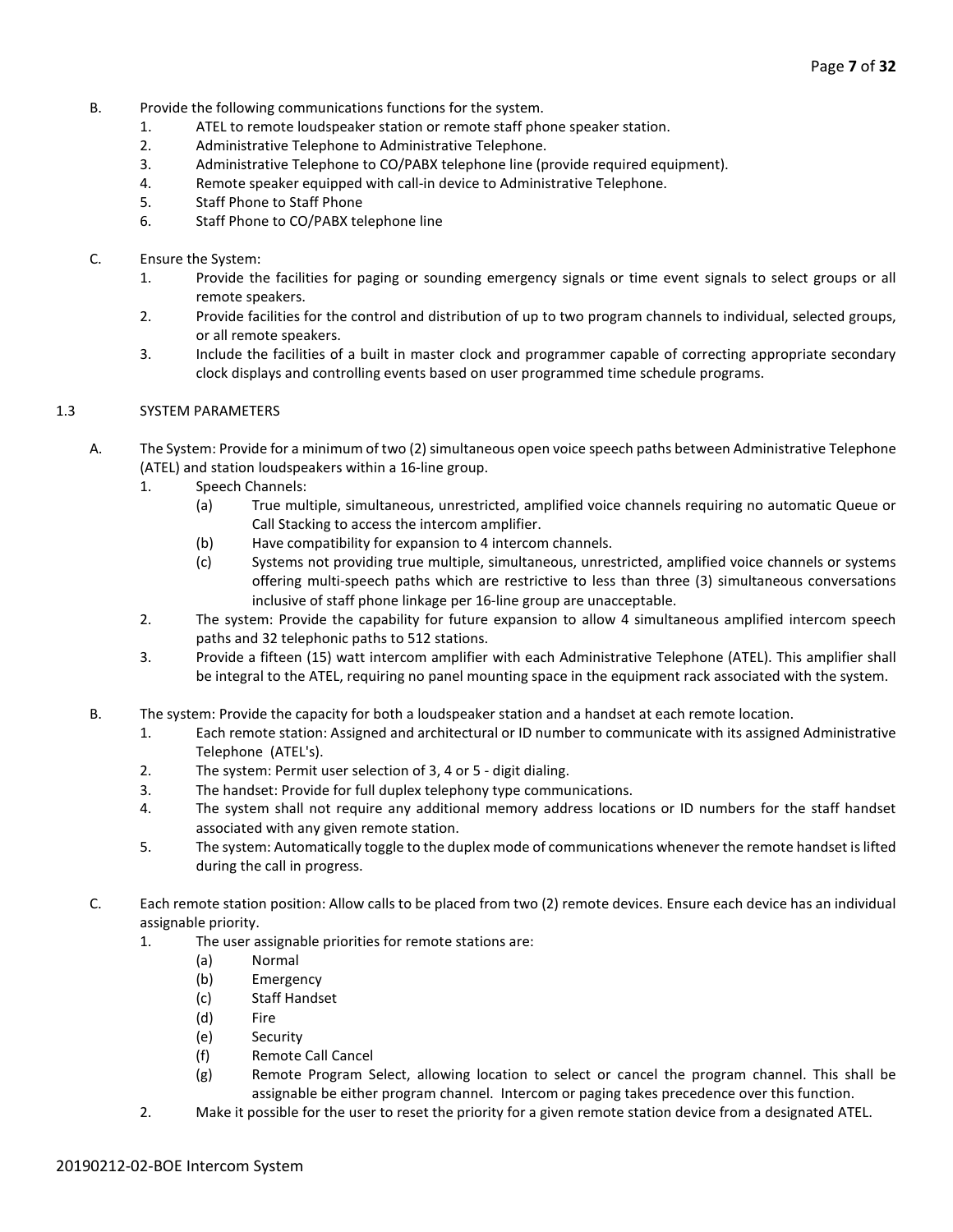- D. Call-in devices, if continuously activated such as smoke detectors or emergency switches, may be assigned programmable recall time which causes these calls to keep reappearing until the initiating device is reset.
- E. The system: Allows preselected coverage of calls from remote station to Administrative Telephone (ATEL) on a remote station basis. A remote station shall be able to report to multiple Administrative Telephone (ATEL) simultaneously. The user may forward functions of an unattended Administrative Telephone (ATEL) to an attended Administrative Telephone (ATEL). This provides overlapping or distinct coverage of remote stations by Administrative Telephones. Systems not allowing complete flexibility of remote station coverage are unacceptable.
- F. The system: Incorporate all necessary circuitry to prevent monitoring of any remote station whose call origination switch is in the privacy mode. The system: User configurable to work with resistor or diode privacy circuits.
- G. The system: Capable of providing a supervisory tone to remote station speakers. The tone signal will indicate the speaker is being monitored by the Administrative Telephone (ATEL).
- H. The system: Provide a call announce tone. This feature, if preselected by the user, provides a tone signal at the classroom speaker when called by an Administrative Telephone (ATEL).
- I. The system: Provide the facilities so that a calling station can be placed in a "Hold" status, freeing the Administrative Telephone (ATEL) to perform other functions. It shall also be possible to "Conference" remote staff handsets and ATEL's (and outside telephone callers if telephone interface option is used) together for room-to-room communications.
- J. The system: Provide thirty-two (32) multipurpose zones for zoned audio paging /class change signals with any remote station belonging to more than one group.
- K. The system: Allow for pre-selective access to "Zone" and "All-Page" functions. This feature will prevent unauthorized paging from Administrative Telephones (ATEL's).
- L. The system: Provide facilities so that the user has access for sounding selected tones from any Administrative Telephone (ATEL) on either All-Page or Zonal basis for use as emergency or other alarm signals.
- M. Provide provisions to allow for the use of a priority override input (i.e., Principal's Microphone). This circuit, when activated by an external source, gathers all speakers for distribution of the signal information provided by the external source. This priority override input preempts other functions currently under way in the system. Restore upon conclusion of the priority override function, all preempted functions.
- N. The system: Provide the capability to operate with external paging amplifiers to increase the audio output available for paging.
- O. Provide the system with control point outputs for activating outboard devices such as priority override relays on remote sound systems. Activate these control point outputs when the system is placed in the All-Page mode.
- P. Provide the system with ports to allow for:
	- 1. Diagnostics via any standard computer terminal.
	- 2. Modem interface to allow remote factory engineering assistance. Systems not providing a port access to the system are not acceptable.
- Q. The system: Provide the ability to perform Scan functions from the Telephones (ATEL's) for:
	- 1. Review of call-in coverage assignments to an ATEL.
	- 2. Review ID numbers of remote stations assigned to either of the two program channels.
	- 3. Review, which Administrative Telephones (ATEL's) are forwarding coverage.
- R. Connect with up to eight external CO or PABX telephones lines with an optional telephone interface.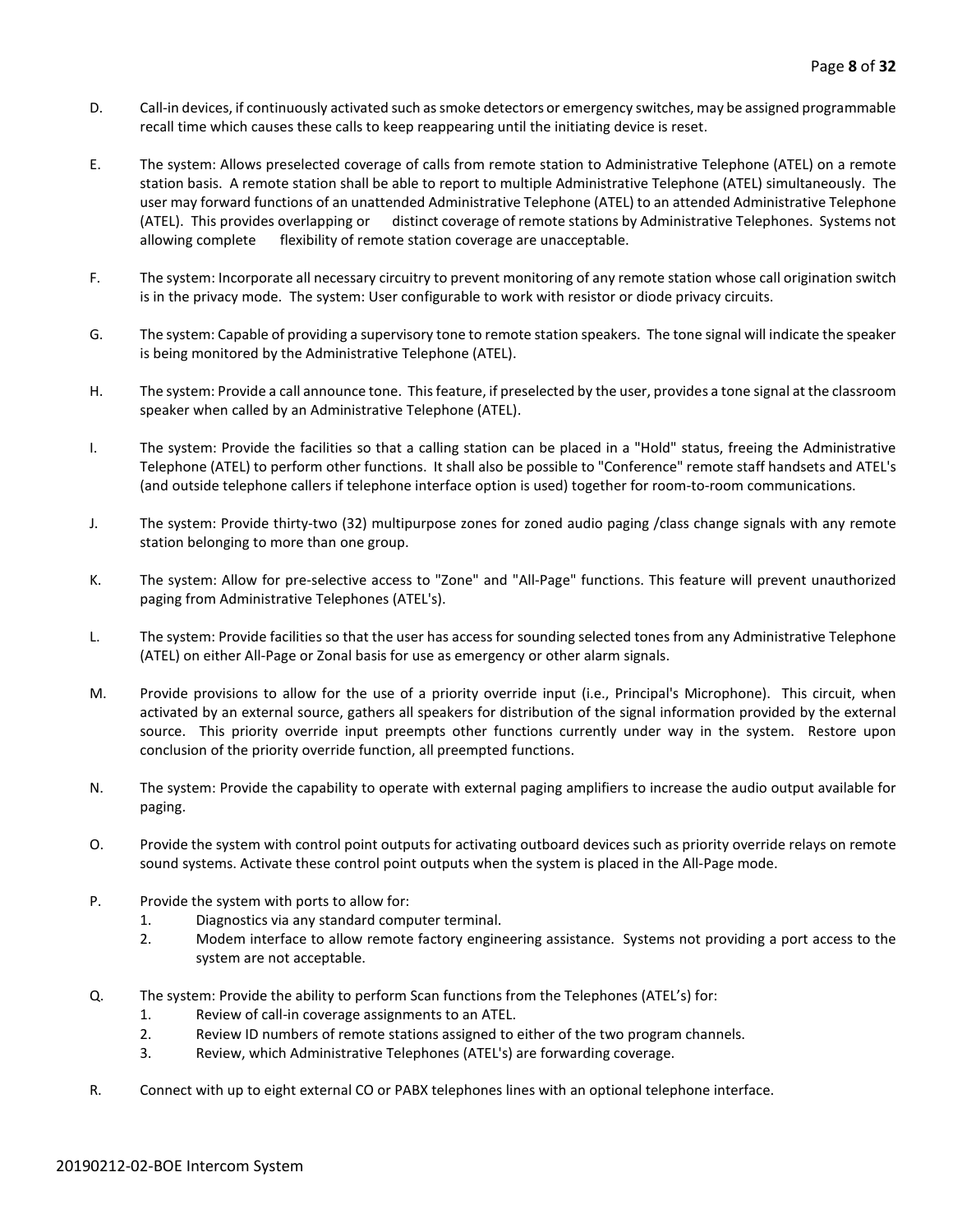S. Intercom system shall have the capability of overriding all sound systems throughout the campus i.e. classroom sound systems, auditorium and cafeteria sound systems.

#### 1.4 SYSTEM MASTER CLOCK

- A. Provide a built-in master clock and programmer capable of performing the following functions.
	- 1. Displaying the time of day in either 12 or 24-hour format at the Telephones (ATEL's).
	- 2. Providing 500 discrete time event, 16 schedules and 32 multipurpose zones.
		- (a) The time of day in hours and minutes.
		- (b) The day or combination of seven (7) days of the week the event is to occur.
		- (c) Selection of any one or any combination of thirty-two (32) zones or outputs to be activated.
		- (d) Selection of any one of sixteen schedules to allow for maximum flexibility due to special circumstances or seasonal changes.
	- 3. Provide for an editing and review routine to permit the user to change and edit time events, zones, and schedules without having to reprogram the entire sequence.
	- 4. Provide for user selectability of both tone and duration time of tone signal.
	- 5. Capable of correcting compatible brands of secondary clocks.
- B. The time display: Protected by a built-in lithium battery, which automatically corrects Administrative Telephone (ATEL) time, displays upon restoration of power which was caused by AC power failure.
- C. Output points, activated by the master clock, provided in the system for use in controlling external sounders and other devices.

#### 1.5 ADMINISTRATIVE TELEPHONE (ATEL)

- A. Control center for communications, paging and signaling functions for the Starcall System.
- B. Contains a 12-key keypad, SPKR Phone, Talk, Volume Up/Down, and special feature keys.
- C. For voice intercom the ATEL: Provide with a handset, dial pad, speaker, microphone, and Talk/Listen button. Provide each ATEL with a 15-watt intercom amplifier, which allows for independent open voice audio between the ATEL and a remote speaker station.
- D. Provide the ATEL with a solid-state sounder for audible annunciation of incoming calls. This sounder sounds at different rates depending on the Priority level of the Current Call. The sounder: User defeatable on a priority level basis so that the ATEL provides only visual annunciation if required.
- E. Provide the ATEL with display windows to visually annunciate the status of the system. The windows display the following:
	- 1. A 16-character alphanumeric LCD display.
	- 2. When no calls are in the system, the ATEL shall display current time, day of week, and date.
	- 3. Sequential display of calls in queue.
	- 4. Configuration menu display
- F. Capable of answering the next call in the calls waiting stack by depressing only one button. System not incorporating this repeat single button response feature for answering calls shall not be acceptable.
- G. Provide the ability to store up to 128 calls in the calls waiting stack.
- H. Provide the ability to forward its call-in coverage to another ATEL.
	- 1. Provide an indication shown in both the ATEL forwarding Coverage of calls and the ATEL to which call coverage is being Forwarded to.
	- 2. When in the Forward Coverage mode and ATEL: Visibly annunciates incoming calls, and it can be used to make and answer calls or other assigned functions without undoing the Forwarding function.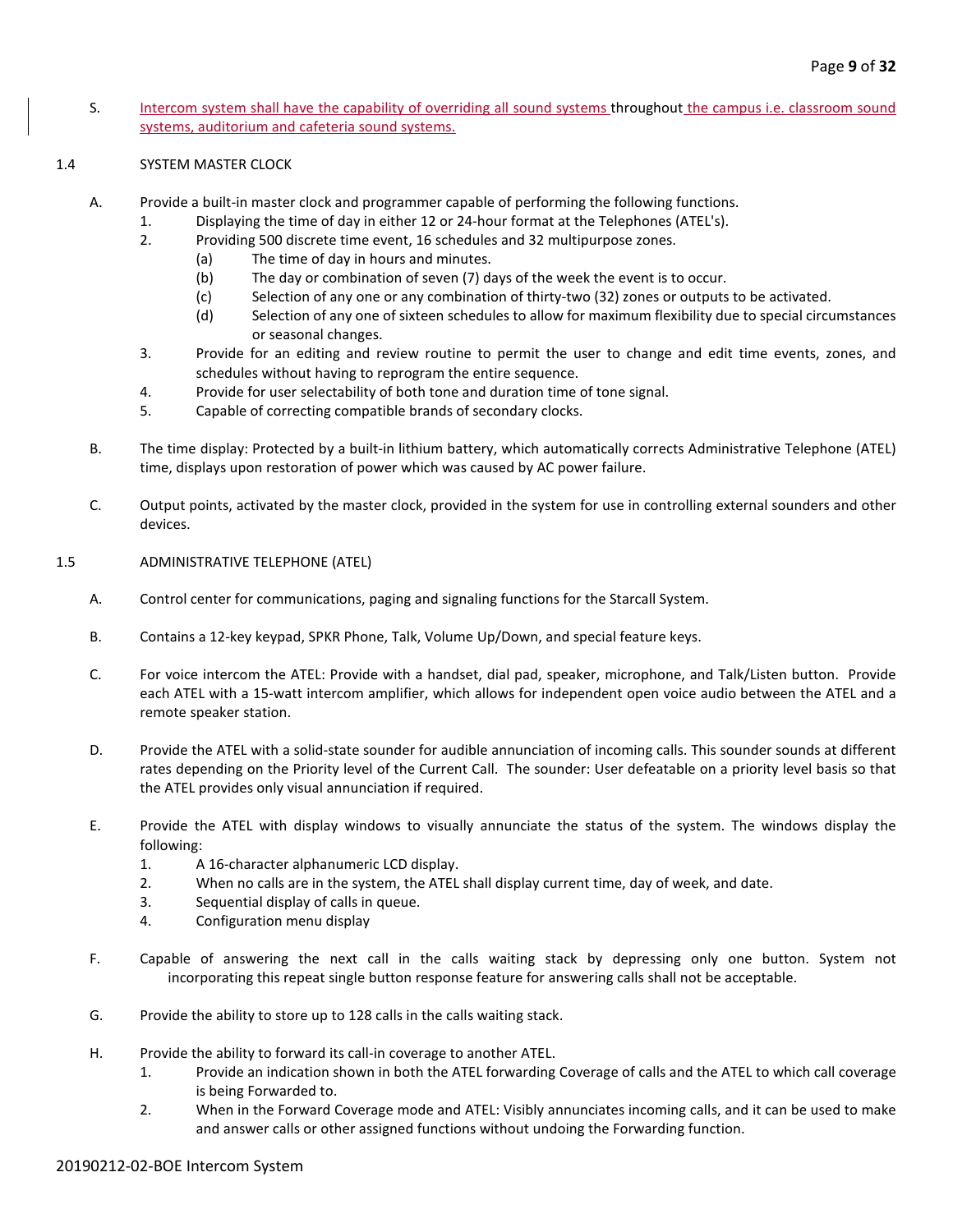- I. A user programmable "Call Cancel" feature allows the ATEL to cancel all pending normal calls under its control while leaving the higher priority level calls in the calls waiting stack.
- J. It shall be possible to manually activate and sound the time event signal to any of the thirty-two (32) multipurpose zones from the ATEL.
- K. Provide the capability for an ATEL to reset the priority level of any remote call-in device through the use of a set priority button on the ATEL control panel.
	- 1. The ATEL: Provide a "lock-out" mode for this function allowing it only to be activated when the ATEL is in intercommunication with the remote station.
	- 2. This function prevents unauthorized tampering with the priority level settings from an unauthorized ATEL.
	- 3. The system: Provide visual feedback of the priority setting when this function is engaged.
- L. Provide with a built-in tone generator, which provides for both time signal tone and user accessible (optional) tones (single chime, repetitive chime, steady tone, hi-lo alarm, wail, and warble) for use as manually, activated emergency or other signals. 25 tones are available.
- M. Provide a dedicated control labeled "PAGE" with all Administrative Telephones (ATEL's).
	- 1. The operation of this control gives access to all or particular zones for:
		- (a) Tone signaling distress or emergency signals.
		- (b) Emergency voice announcements.
		- (c) Program distribution.
- N. Provide a Program button on each ATEL for selection and distribution of one or two program channels to remote stations.
	- 1. The program channels: Distributed via the ATEL to a room or rooms, paging zones, or all rooms (remote speaker stations).
	- 2. Provide a Scan function at the ATEL to review the remote stations (rooms) selected to each of the program channels.
- O. Provide a Hold button on each ATEL to place an internal or external call on a hold status, freeing the ATEL operator to perform other functions.
- P. Provide a Scan mode to permit the ATEL operator to review room assignments of each of the program channels, call-in coverage of rooms assigned to his/her ATEL, and which of the other ATEL's (if there is more than one) are forwarding their calls to this ATEL.
- Q. A designated ATEL within a Starcall System: The ability to enter the user accessible functions for data input and programming.
	- 1. A "security code" number is required to enter this programming mode.
	- 2. When the ATEL has accessed the programming mode, the display window is used to provide prompts and other information for programming the system.
- R. The Administrative Telephone (ATEL): The ability to operate with external telephone lines provided and other information for programming the system.
- S. Each Administrative Telephone (ATEL): Provided with integral, permanently affixed operating instructions on a pull-out operating guide located under the unit and accessible by the user.
- 1.6 SYSTEM MEMORY AND INTEGRATION
	- A. The user programmable functions: Contained in a memory that is protected by a manufacturer supplied battery with a life expectancy of at least ten years.
	- B. The system clock automatically restores the time of day displays on all Administrative Control Stations (ATEL's) to the proper time upon restoration of power, which was caused by AC power failure.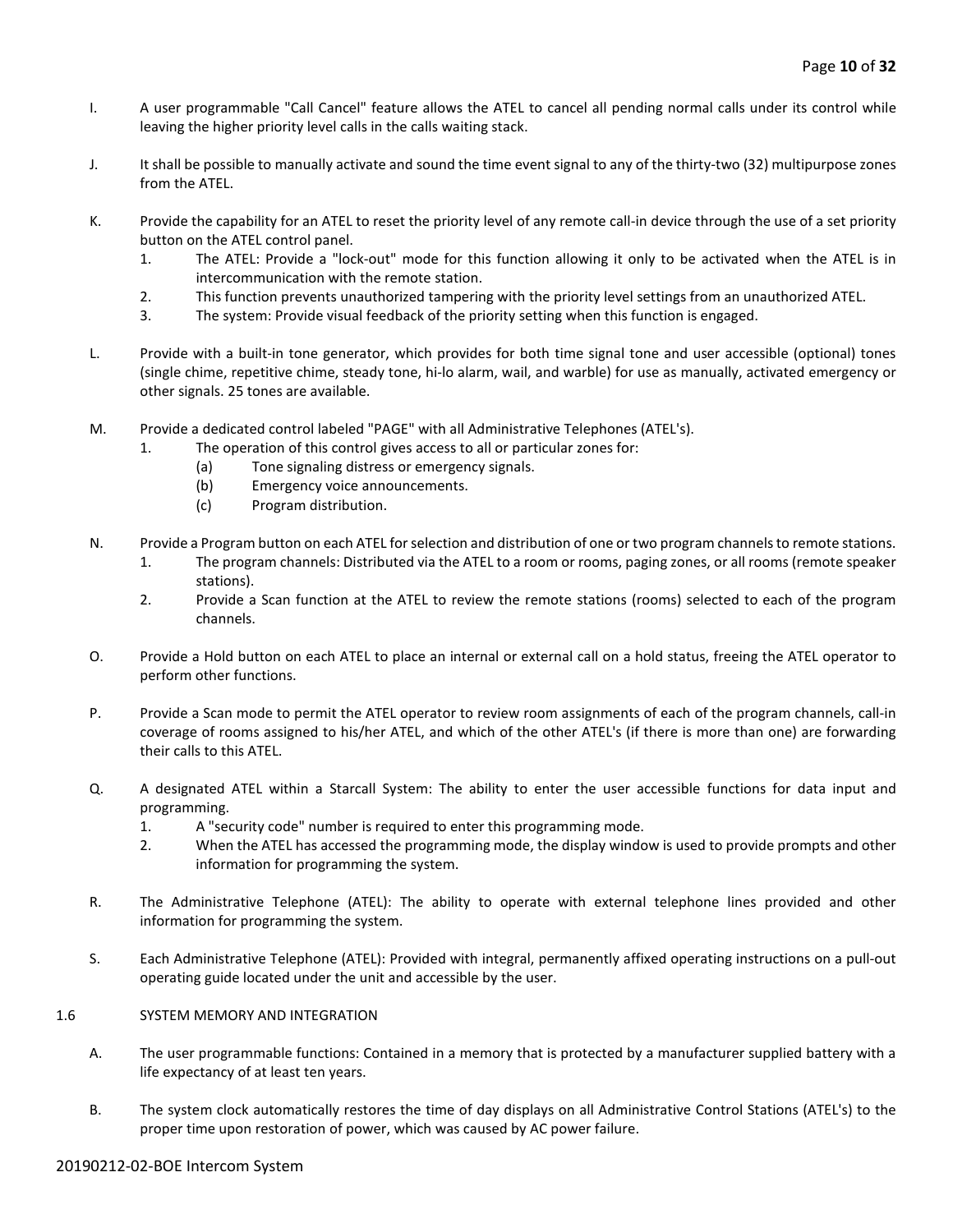- C. Supply the system to allow operation of the intercommunications functions during loss of AC power. The use of U.P.S. type power supplies will not be acceptable unless supplied at the contractor's expense.
- D. Provide an uninterruptible power supply for the clock/intercom with the capacity for operating the intercom system under normal idle load for 2 hours and then operating the system at full power to all speakers for 5 minutes.

#### 1.7 SUBMITTALS

A. Shop drawings submit under provisions of Section 01330, "Submittal Procedures".

# **PART 2 PRODUCTS**

#### 2.1 SYSTEMS COMPONENTS

\*Any reference to a specified manufacturer or model number shall be interpreted as equal to or better than the referenced manufacturer or model number.

- A. Central Equipment
	- 1. The central equipment: Mounted in a standard 19-inch equipment rack. The central equipment consists of but not be limited to:
		- (a) The equipment housing.
		- (b) A power supply to provide operating DC power for the circuitry contained within the central equipment housing and four (4) Administrative Control Stations (ACS's).
		- (c) A central microprocessor unit.
		- (d) Zone circuit boards as required to meet the system requirements for remote stations and communications linkage.
		- (e) The provision for terminating the cabling from up to 512 remote stations and eight Administrative Telephones (ATEL's).
	- 2. The central equipment: Dukane Model 110-3546 shelf/ 110-3521 central processor.
	- 3. The system contains the following components as required to meet system functions:
		- (a) Provide expanded audio switching card as required Dukane 110-3534.
			- (b) Provide expanded audio routing card as required Dukane Model 110-3524A.
			- (c) Provide balanced telephone card, Dukane Model 110-3554.
			- (d) Provide expanded Adm. Telephone card, Dukane Model 110-110-3527 4-port minimum.
			- (e) Provide two (2) minimum intercom amplifier modules, Dukane Model 110-3544B.
			- (f) Provide ring supply module, Dukane Model 110-3543 as required.
- B. Administrative Telephones (ATEL's)
	- 1. Constructed of a high impact cycolac material suitable for desktop operation.
	- 2. Incorporate a seamless moisture proof type membrane control panel with a plug-in cable harness for modularity. The membrane panel: Contains clearly designated "buttons" with legible and permanent designations. The buttons: Provide a tactile feel, positive touch response, typical to a mechanical push-button.
	- 3. Features of the control panel include:
		- (a) Telephone type keyboard containing digits 0 through 9 plus symbols # and \*.
		- (b) 16-character LCD alphanumeric display.
		- (c) Buttons designated for SPKR Phone, Hold, Menu, Program, Page, Talk, Emergency, and Volume Up/Volume Down, Tone.
	- 4. Provide with a built-in tone generator for use in providing time tones and manually activated tones for emergency and other signals.
	- 5. Light gray in color with dark gray trim, and all button markings and nomenclature sealed under a transparent protective overlay. An integral PullOut Operating Guide card part of the housing. This guide contains basic functional operating instructions.
	- 6. Housing Dimensions: 11-5/8 inches (29.5 cm) wide, 9-3/8 inches (23.8 cm) deep, and 4-1/16 inches (10.3 cm) high without handset and 5 inches (12.7 cm) high including handset. The net weight: Not to exceed 5 pounds, 14 ounces (2.64 kg.).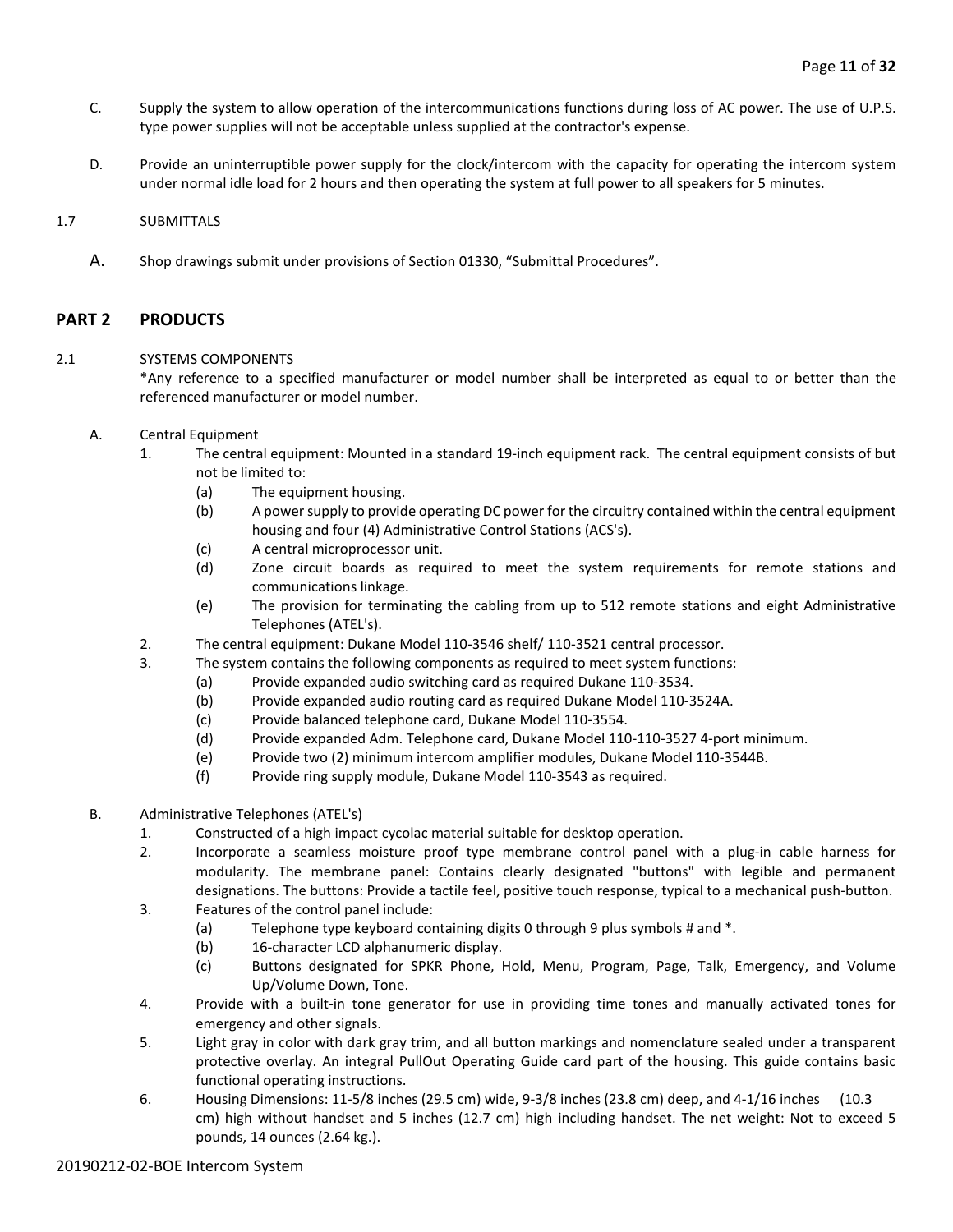- 7. Provide with a 7 foot multiple conductor cable for power, data, and audio signals. Provide this with a multi-pin connector for ease in installation and maintenance. Provide the handset with a standard modular type 5-foot coil cord.
- 8. The ATEL: Dukane Model 7A1110.
- C. ATEL Wall Mounted Connector Assembly:
	- 1. Provide each ATEL with a wall plate and mating connector for the ATEL cable. Mount this connector on a standard single gang plate of stainless steel.
	- 2. The connector plate shall be included with ATEL.
- D. Supplemental Power Supply:
	- 1. Provide the supplemental power supply for systems up to twenty-four (24) Administrative Telephones (ATEL's).
	- 2. The power supply: Capable of providing sufficient DC power to support (24) Administrative Telephones (ATEL's).
	- 3. Mount the power supply in a standard 19 inches equipment rack with a height not to exceed 5-1/4 inches.
	- 4. The Supplemental Power Supply: Dukane Model 17A365.
- E. Telephone Interface:
	- 1. Provide the required circuitry to interface the Starcall System to central office (CO) or PABX telephone lines.
	- 2. Capable of performing the following telephone functions as required by the system: line seizes, line hold, hookswitch flash, ring detection, and the generation of DTMF signals for dialing.
	- 3. Provide CO/PABX circuit card and telephone interface with the ability to support up to eight (8) external CO/PABX lines.
		- (a) The initial line capacity: Two (2) lines.
		- (b) The line capacity: Expandable in increments of two (2) for a total of eight (8).
		- (c) Expansion of line capacity: Accomplished via plug-in modules.
	- 4. Provide the telephone interface for user programming, on an ATEL by ATEL basis, the assignment of incoming and outgoing telephone line access.
		- (a) Telephone lines can be assigned too more than one (1) ATEL.
		- (b) Provide the ATEL's with the ability to be restricted from either outgoing or incoming access to a telephone line on an individual line basis.
		- (c) Custom calling features, as provided from the telephone company (utilizing the "." or "#" button), functions with the telephone interface provided such features are enabled by the host phone system.
	- 5. If multiple line access is assigned to a given ATEL, provide a group hunt feature for accessing the lines.
	- 6. Annunciate incoming calls in the calls waiting window of assigned ATEL's with both a visual and audible annunciation.
	- 7. Make it possible to conference telephone calls with staff handsets and other ATEL's.
	- 8. Obtain its operating power from the Starcall System and be mounted in the Starcall equipment rack.
	- 9. Connections to the telephone interface: Standard modular type USOC #RJ11C connectors, one (1) per line, and signal and data connections to the Star Call System shall be multiple pin connectors.
	- 10. FCC Part 68 Registered for connection to the telephone network, and its ringer equivalency 0.7B for each line.
	- 11. Telephone Interface: Dukane Model (Balance Telephone Cord) 110-354 (Ring Supply Module)
	- 12. External Paging Amplifier:
	- 13. Provided as required to meet the load requirements of the system when activated in the All-Page mode.
	- 14. The External Paging Amplifier: Dukane Model 1A4250.
- F. Program Sources, Preamps, Power Amplifiers, and Monitor Speakers:
	- 1. Provide the system with equipment required for one program channel. This equipment consists of:
		- (a) Preamplifier /program sources per program channel. Dukane #RTC350P
		- (b) Power amplifier per channel capable of supporting full speaker load of all remote speaker stations. Dukane #1A4250
		- (c) Monitor speaker panel and selector switch. Dukane # 9A1685A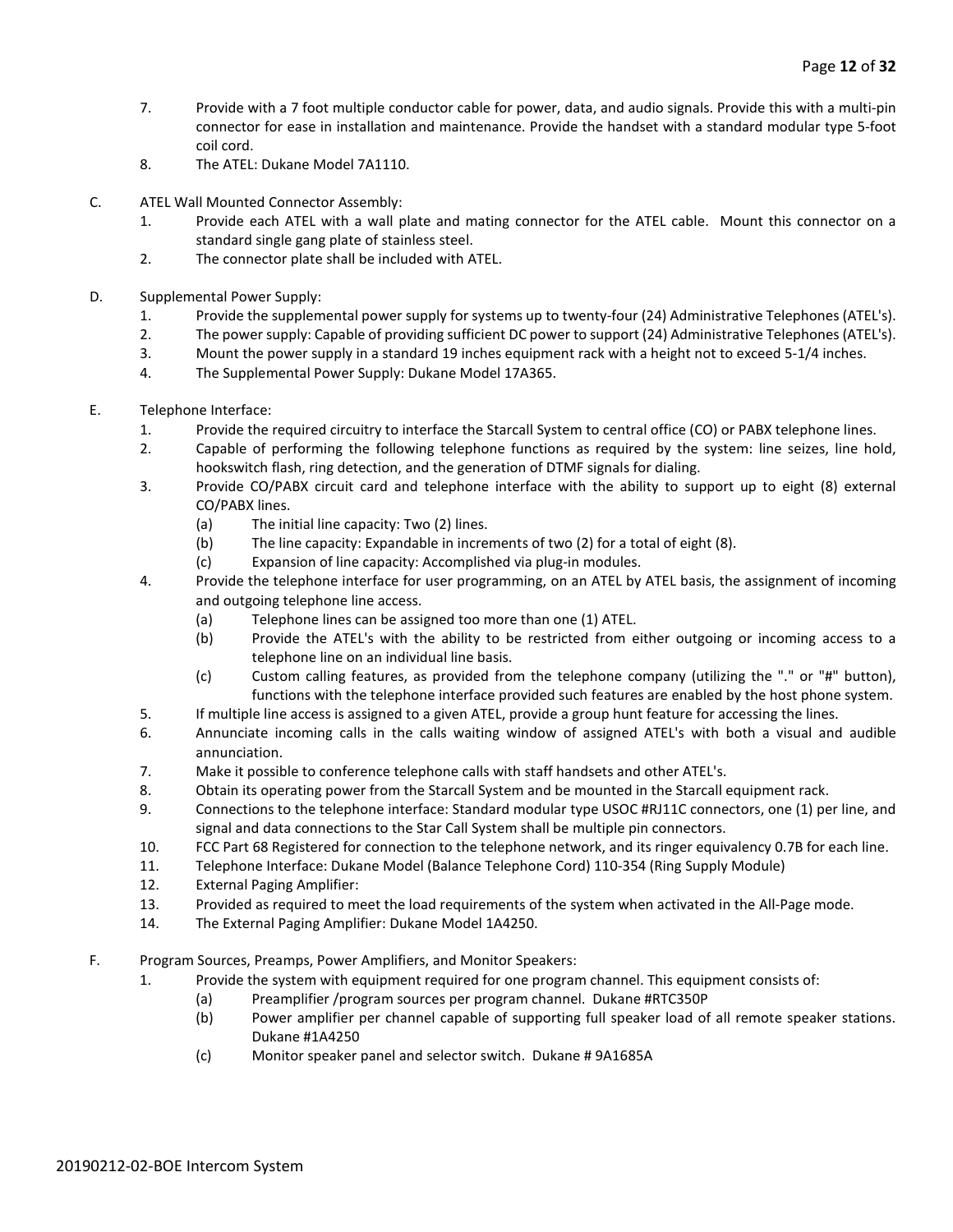- G. Equipment Rack:
	- 1. The central equipment: Housed in a standard 19 inches equipment rack. Provide sufficient vertical size to contain all of the specified equipment to be housed within. Provide the rack with a locking rear door and removable side panels. Fill all unused front panel space with the appropriate size blank panels.
	- 2. The Equipment Rack: Dukane Model #110-3592 (77 inches high).
- H. Remote Devices:
	- 1. Classroom/room speakers: 8 inches with line matching transformers with 1/2, 1, 2, and 4-watt taps. Tap according to room requirement.
	- 2. Speakers: Dukane #5A531.
	- 3. Install Classroom/room speakers in a common clock/speaker enclosure.
	- 4. Install corridor-ceiling speakers in a ceiling grille: Dukane #6A342 with 145-226 back box and 180-2 mounting rails. Spacing of approximately 30' centers, no less than one per corridor.
	- 5. Call back pushbuttons.
		- (a) Provide dual momentary push buttons mounted remote from the speaker baffle for signaling the ATEL's in administration and media center.
		- (b) Cover plates: Single gang stainless steel.
		- (c) Dukane #BCSB-1D.
	- 6. Common clock/speaker enclosures: Provide Dukane 830-89/194-89 or 830-89/SM194-89 as per type of installation.
	- 7. Classroom/room clock: 10 inches Dukane # 030-10EX with numerals.
	- 8. Gymnasium clock and Cafeteria Clock: 12 inches Dukane # 030-12EX with wire guard only in the gymnasium.
	- 9. Program bells shall be:
		- (a) 6 inches Dukane # 306,120V In corridors, spacing of approximately 60' centers, no less than one per corridor.
		- (b) 10 inches Dukane # 310, 120V WP Outdoor Locations, spacing of approximately 100' centers, no less than one on an exterior wall.
	- 10. 120V Buzzers in classroom clock/speaker enclosure Dukane # 124.
	- 11. Exterior Paging Horns

#### 2.2 MANUFACTURERS

- A. Dukane Star Call
- B. Rauland Telecenter V
- C. Manufacturers listed serve to establish a level of quality.

# **PART 3 EXECUTION**

#### 3.1 WIRING

- A. From the central equipment to each speaker run above ground a four (4)-wire conductor with two (2) wires shielded, Belden #8722 or West Penn #359B, for underground installations use AQC359.
- B. From the Master Clock run:
	- 1. 3# 12 THW CU conductor for clock operation
	- 2. 2# 12 THW CU conductor for program bell operation
	- 3. 2# 14 THW CU conductor for classroom buzzer operation
- C. Provide all intercom wiring in separate raceways. Mount a momentary push-button remote from the speaker baffle for signaling the central console in each room. Install suitable type hinged terminal cabinets as indicated on plans. Provide marked terminal strips in all junction boxes. Soldered and tap joints will not be permitted.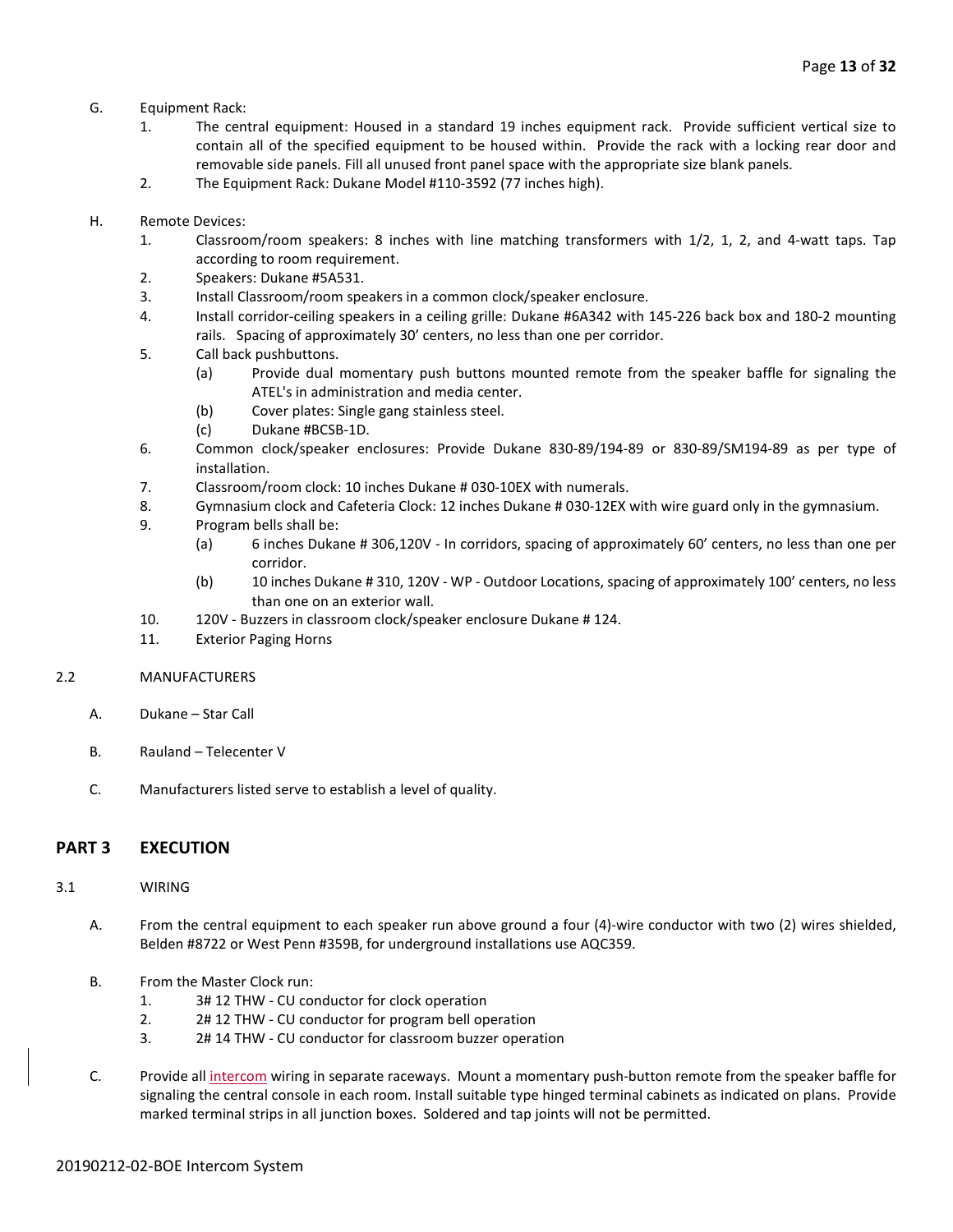- D. Provide all program bells and classroom buzzers wiring in separate conduit.
- E. Provide isolating barrier in clock/speaker enclosure to keep wiring separated.

# **END OF SECTION**

#### 2.2. Standard Contractor Obligations

- Shall provide and obtain all necessary materials, equipment and labor to perform all items listed in the Scope of Work.
- Shall provide and obtain all necessary permits with Local, County, etc. agencies as required by law and as required in the Scope of Work.
- Shall schedule all necessary inspections with Local, County, etc. agencies as required by law.
- Shall strictly adhere to all specifications, engineered drawings and any other form of documentation related to the completion of the Scope of Work. SCS reserves the right to withhold partial or all payment until the work is completed to the specifications and satisfaction of SCS. Any work not completed to specifications will be the Contractor's sole responsibility and expense to redo.
- Shall dispose of all generated waste materials in compliance with all Local, State and Federal guidelines, regulations and requirements.
- Shall have property trained and experienced staff to facilitate the services specified in the Scope of Work. If applicable, the Contractor shall provide documentation that staff has received the manufacturers' certification to complete the services specified in the Statement of Work.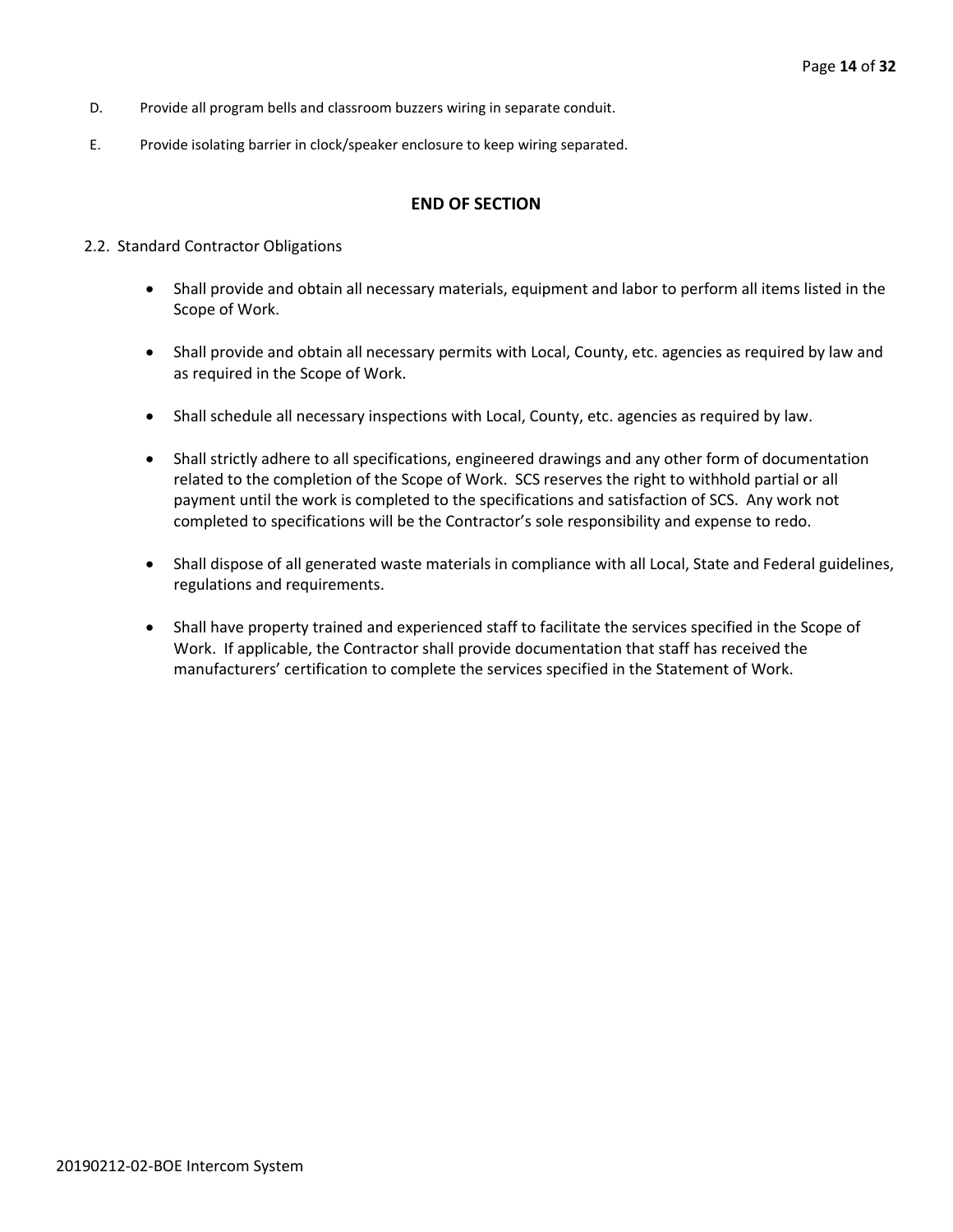- 3. Source Selection and Contract Award
	- Award(s), if made, will be made to the Responsive and Responsible proposer(s) whose proposal is most advantageous to SCS, taking into consideration price and the other evaluation criteria set forth in the RFP.
		- o General Criteria to be determined "Responsive"
			- Does the proposal include all required information, included completed attachment forms and affidavits?
			- Was the proposal delivered on or before the stated deadline? Did it include the required number of copies (hard & electronic)?
		- o General Criteria to be determined "Responsible"
			- Does the Proposer demonstrate an understanding of SCSs needs and proposed approach to the project?
			- **Does the Proposer possess the ability, capacity, skill and financial resources to provide the** service?
			- Can the Proposer take upon itself the responsibilities set forth in the RFP and produce the required outcomes in a timely fashion?
			- **Does the Proposer have the character, integrity, reputation, judgement, experience and** efficiency required for the project?
	- SCS reserves the right to enter into discussions with Proposers which have submitted proposals determined to be reasonably like of being considered for selection to assure a full understanding of and responsiveness to the RFP requirements. Every effort shall be afforded to assure fair and equal treatment with respect to the opportunity for discussion and/or revision of their respective proposals. Revisions may be permitted after the submission and prior to the award for the purpose of obtaining the best offers.
	- SCS reserves the right to negotiate price and contract terms and conditions with the most qualified proposer(s) to provide the requested service. If a mutually beneficial agreement with the lowest responsive and responsible Proposer is not reached, SCS reserves the right to enter into contract negotiations with the next lowest Proposer and continue this process until an agreement is reached.
	- Upon mutual agreement by both parties, SCS shall grant the right to extend the terms, conditions and prices of contract(s) awarded from this RFP to other Institutions (such as State, Local and/or Public Agencies) who express an interest in participating in any contract that results from this RFP. Each of the "piggyback" Institutions will issue their own purchasing documents for purchase of the goods/services. Proposer agrees that SCS shall bear no responsibility or liability for any agreements between Proposer and the other Institution(s) who desire to exercise this option.
- 4. Schedule of Events

| <b>RFP Issued</b>                    | January 24, 2019                          |
|--------------------------------------|-------------------------------------------|
| <b>Pre-Bid Meeting (if required)</b> |                                           |
| <b>Questions DEADLINE</b>            | February 6, 2019                          |
| <b>RFP Submission DEADLINE</b>       | February 12, 2019 @ 10:30 a.m. Local Time |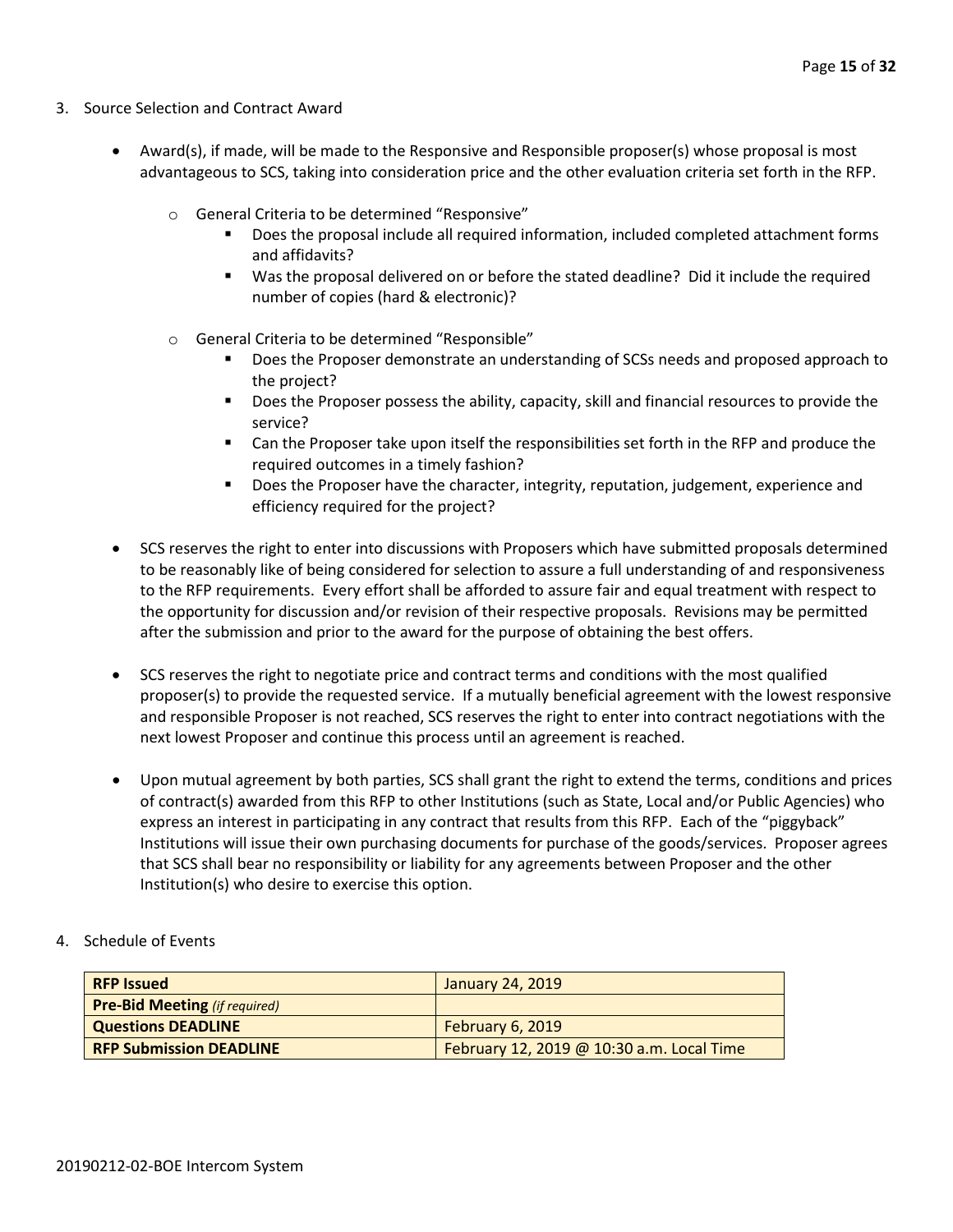# 5. Instructions for Proposal

# 5.1. Required Forms

- Proposer must complete and submit the Attachments in Section 6. Attachments may be omitted depending on the RFP requirements. Refer to the Table of Contents for omitted Attachments.
- Evidence of a valid State of Tennessee Business License and/or Sumner County Business License.
- For all vendors with annual purchases in excess of \$50,000; a Sumner County Business License must be on file with the SCS Finance Department. Evidence of the license must be provided within ten (10) working days following notification of award; otherwise, SCS may rescind its acceptance of the Proposer's proposal.
- Copy of State of Tennessee License (if applicable) in respective field.
- If applicable, the Proposer must include a copy of the contract(s) the Proposer will submit to be signed.

# 5.2. New Vendors

- To comply with Internal Revenue Service requirements, all vendors who perform any type of service are required to have a current IRS Form W-9 on file with the SCS Finance Department. It is a mandatory requirement to complete the IRS Form W-9 (Attachment 6.9) included in this RFP.
- To comply with the Tennessee Lawful Employment Act (50-1-702 and 50-1-703), non-employees (individuals paid directly by the employer in exchange for the individual's labor or services) must have on file one (1) of the following documents:
	- o A valid Tennessee driver's license or photo identification;
	- $\circ$  A valid driver's license or photo identification from another state where the license requirements are at least as strict as those in Tennessee;
	- o A birth certificate issued by a U.S. state, jurisdiction or territory;
	- o A U.S. government issued certified birth certificate;
	- o A valid, unexpired U.S. passport;
	- o A U.S. certificate of birth abroad (DS-1350 or FS-545)
	- o A report of birth abroad of a U.S. citizen (FS-240);
	- o A certificate of citizenship (N560 or N561);
	- o A certificate of naturalization (N550, N570 or N578);
	- o A U.S citizen identification card (I-197 or I-179); or
	- $\circ$  Valid alien registration documentation or other proof of current immigration registration recognized by the United States Department of Homeland Security that contains the individual's complete legal name and current alien admission number or alien file number (or numbers if the individual has more than one number).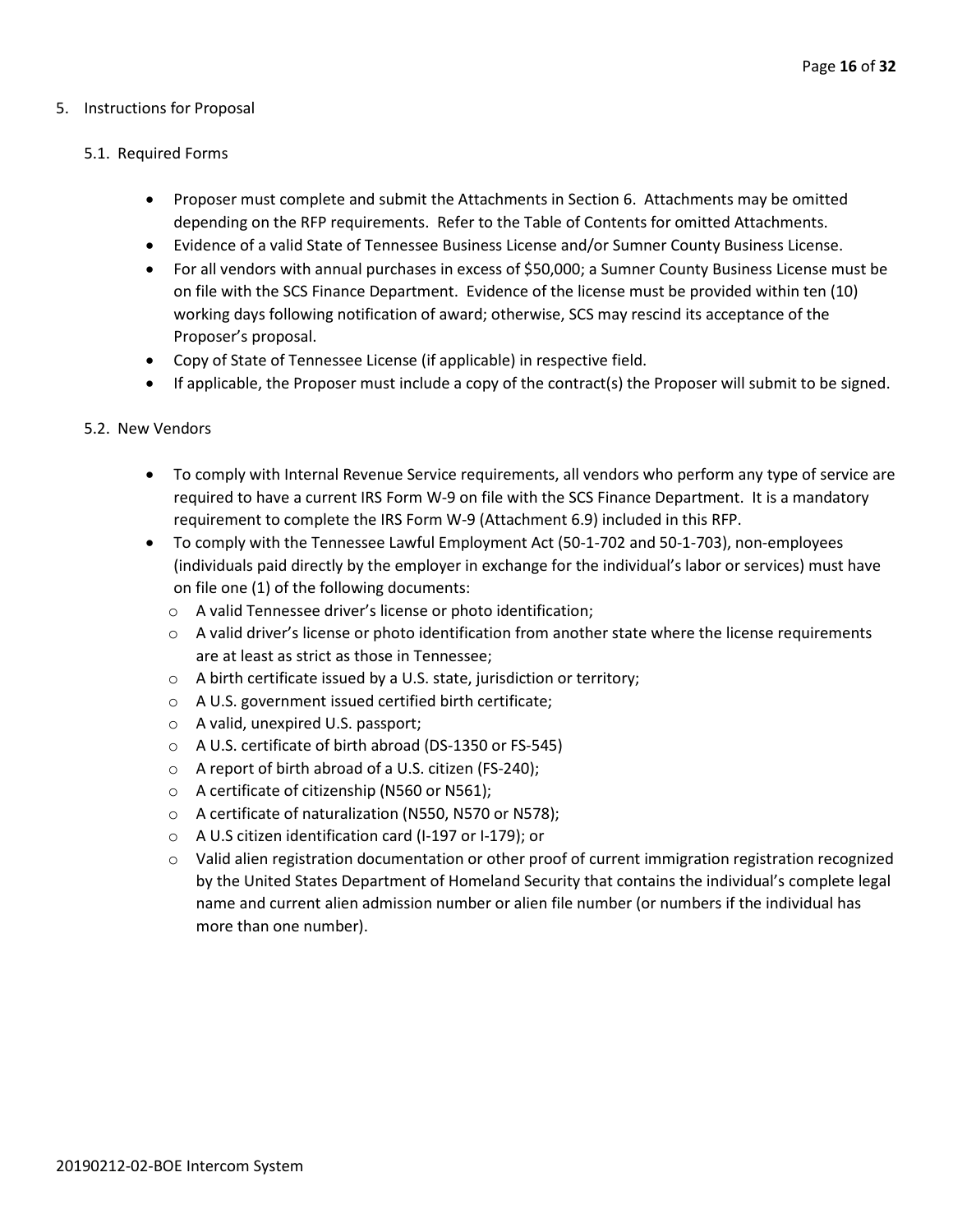5.3. Acknowledgement of Insurance Requirements

By submitting a proposal, Proposer acknowledges that it has read and understands the insurance requirements for the proposal. The Proposer who may have employees, contractors, subcontractors or agents working on SCS properties shall carry current certificates for general and professional liability insurance and for workers' compensation as indicated below. The owner or Principal of each Proposer must also be insured by workers' compensation if they perform any of the services on SCS properties. There will be no exceptions to the insurance requirement. Proposer also understands that the evidence of required insurance must be submitted within fifteen (15) working days following notification of its offer being accepted; otherwise, SCS may rescind its acceptance of the Proposers proposal.

• **General Liability**

| <b>General Aggregate</b> | \$2,000,000 |
|--------------------------|-------------|
| <b>Each Occurrence</b>   | \$1,000,000 |

# • **Workers Compensation**

| <b>Workers Compensation</b> | <b>Tennessee Statutory Limits</b> |
|-----------------------------|-----------------------------------|
| <b>Employer's Liability</b> | \$500,000                         |

5.4. Clarification and Interpretation of RFP

The words "must" and "shall" in the RFP indicate mandatory requirements. Taking exception to any mandatory requirement shall be considered grounds for rejection. There are other requirements that SCS considers important but not mandatory. It is important to respond in a concise manner to each section and submit an itemized list of all exceptions.

5.5. Proposal Package

The package containing the proposal must be sealed and clearly marked on the outside of the package: **"20190212-02-BOE Intercom System"**

**DO NOT OPEN**

All sealed proposals packages must include all of the following. Any sealed proposals are subject to rejection as non-conforming if any applicable item is not included.

- One (1) Complete Original
- Two (2) additional copies of the Original
- One (1) electronic format (CD/USB Drive)
- Original Signature on Original Proposal. NO copied or digital signatures.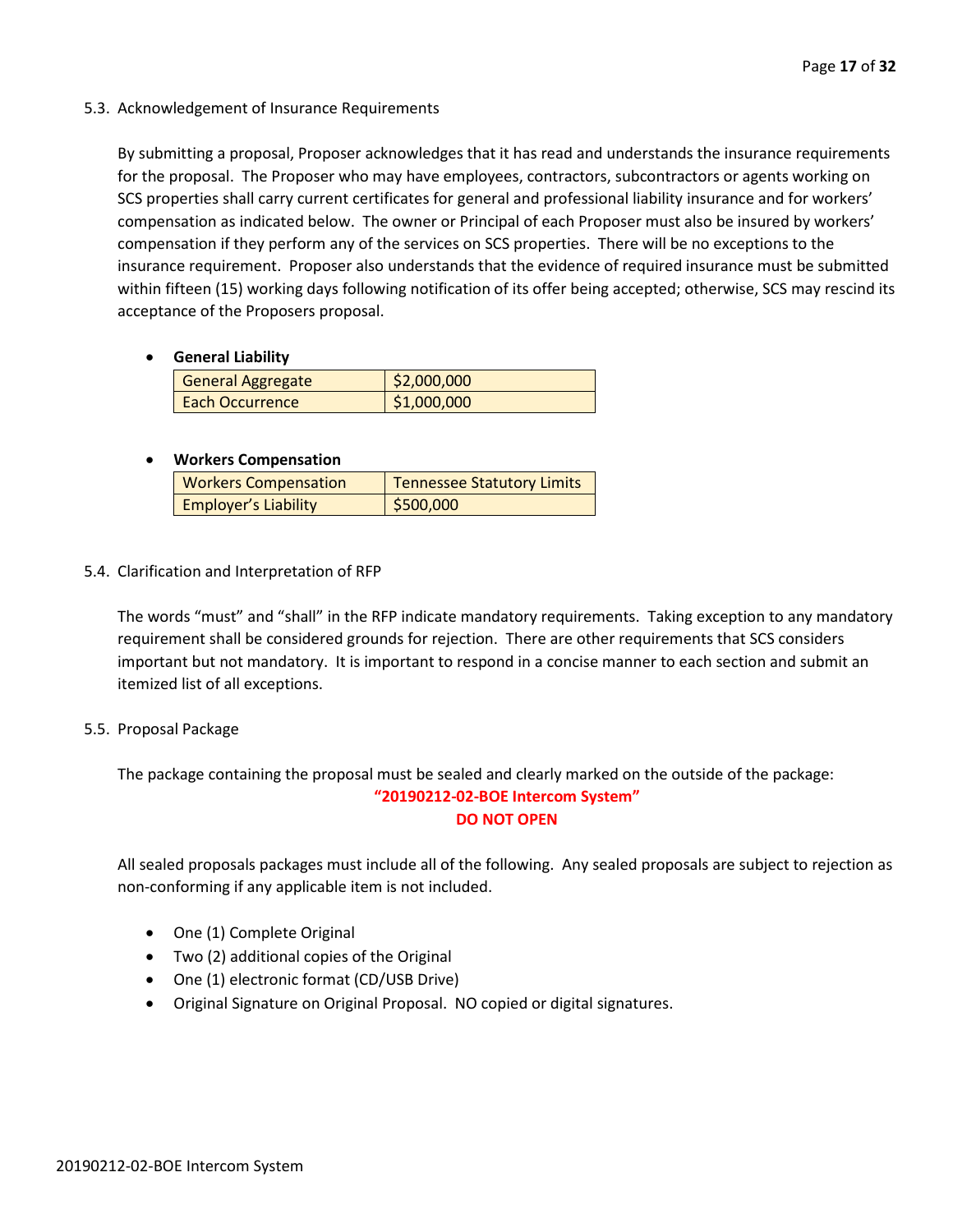The outside of the proposal package must be labeled as follows (if applicable):

- 1. Name of Company and Principal Owner, Business License Number, Expiration Date and License Classification.
- 2. In addition to Item 1, the same is applicable to masonry contractors if the work performed is > \$100,000.
- 3. In addition to Item 1, the same is applicable to HVAC, electrical, plumbing or A/C contractors if the work performed is > \$25,000.
- 4. In addition to Item 1, the same is applicable plus the Department of Environment & Conservation License Number and Classification, applicable to geothermal contractors if the work performed is > \$25,000.
- 5. If the prime contractor performs the masonry portion of the project or any of the above listed contractor skill sets and the work performed is > \$100,000; it must be so designated.
- 6. Only one (1) contractor in each classification listed shall be written on the bid envelope.

# 5.6. Delivery of Proposals

Sealed proposals will be accepted until **February 12, 2019 @ 10:30 a.m. Local Time**. Proposals received after that time will be deemed invalid. Vendors mailing proposal packages must allow sufficient time to ensure receipt of their package by the time specified. SCS shall not accept proposals via electronic transmission such as email, fax, etc. There will be no exceptions. Proposals will be opened and read aloud. The reading of the bids will begin at **10:30 a.m. Local Time**.

Due to the nature of deliveries to the SCS Support Services Facility by carriers such as UPS, FedEx and such like; the proposal package will be accepted if the date and time on the delivery confirmation are indicated to be on or before the Proposal Deadline.

| Delivery Address: | Sumner County Board of Education |
|-------------------|----------------------------------|
|                   | Attn: Purchasing Supervisor      |
|                   | 1500 Airport Road                |
|                   | Gallatin, TN 37066               |

# 5.7. Evaluation of Proposals

The SCS Purchasing Supervisor will first examine the proposals to reject those that are clearly non-responsive to the stated requirements. Proposers who are determined to be non-responsive and/or non-responsible will be notified of this determination.

The evaluation process will include the following factors:

- Proposed Approach and Timeline
- Company Experience and Qualifications
	- o The nature and scope of the Proposers business.
	- o The number of years the Proposer has been licensed to do business.
	- o The number of years the Proposer has been providing the requested services.
	- o How many similarly sized or larger K-12 clients have you contract with?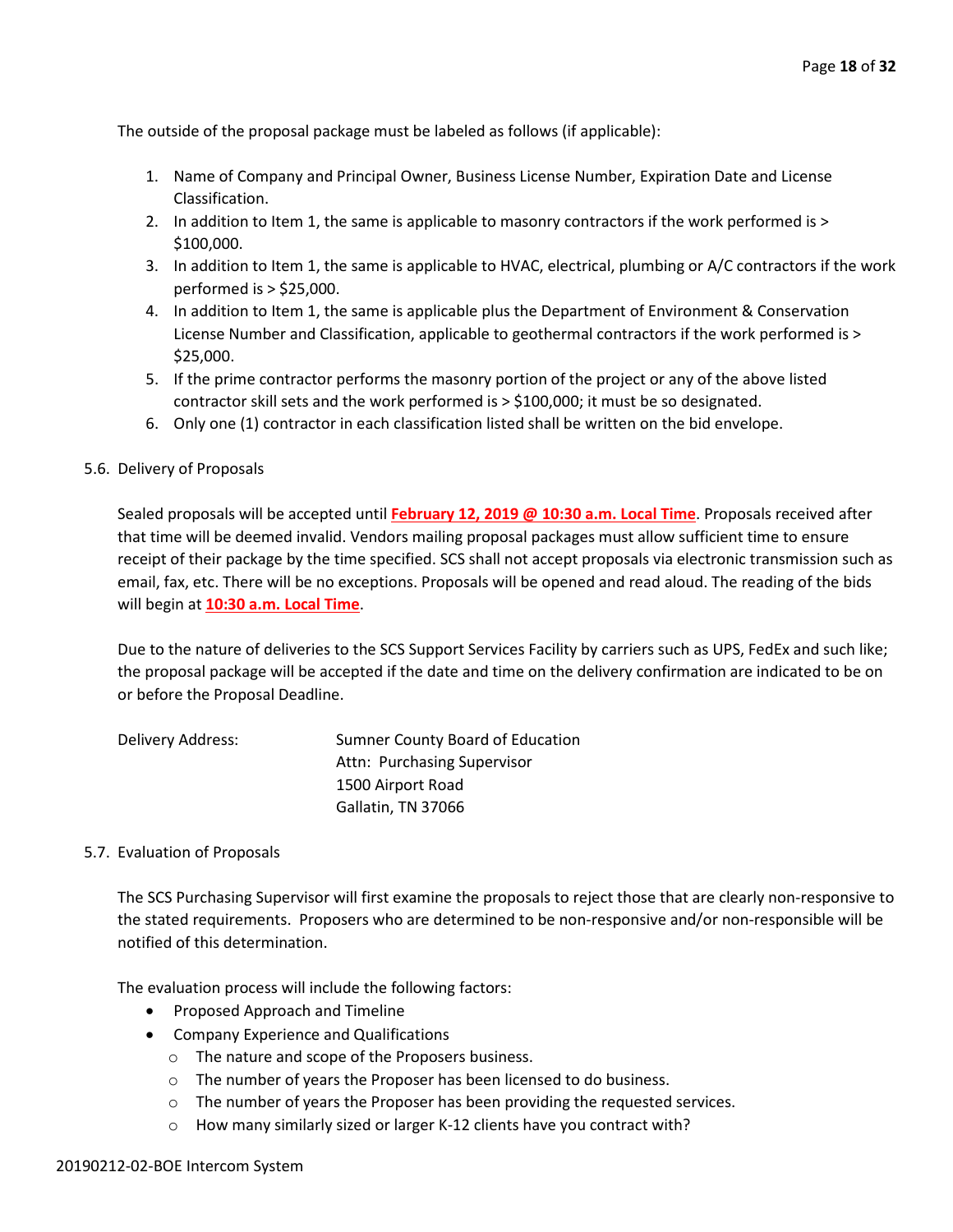- Compensation/Price Data
	- o Address all costs associated with performance of the contracted services.
- Past Performance and References
	- o Provided a minimum of three (3) client references for similar projects in size and scope successfully completed by Proposer within the last three (3) years. Attachment 6.3.
	- $\circ$  SCS may also consider other sources of pertinent past performance information, including the districts own experience with the Proposer.
- 5.8. Request for Clarification of Proposals

Requests for clarification of proposals shall be distributed by the Purchasing Supervisor in writing (or email).

# 5.9. Protests

In the event that any interested party finds any part of the listed specifications, terms or conditions to be discrepant, incomplete or otherwise questionable in any respect; it shall be the responsibility of the concerned party to notify the SCS Purchasing Office of such matters immediately upon receipt of the RFP. All notifications must be sent to the Purchasing Supervisor via email at [purchasing@sumnerschools.org.](mailto:purchasing@sumnerschools.org)

Any actual or prospective Proposer who is aggrieved in connection with the RFP or award of a contract may protest to the Purchasing Supervisor and/or the Sumner County Board of Education at its regularly scheduled meeting.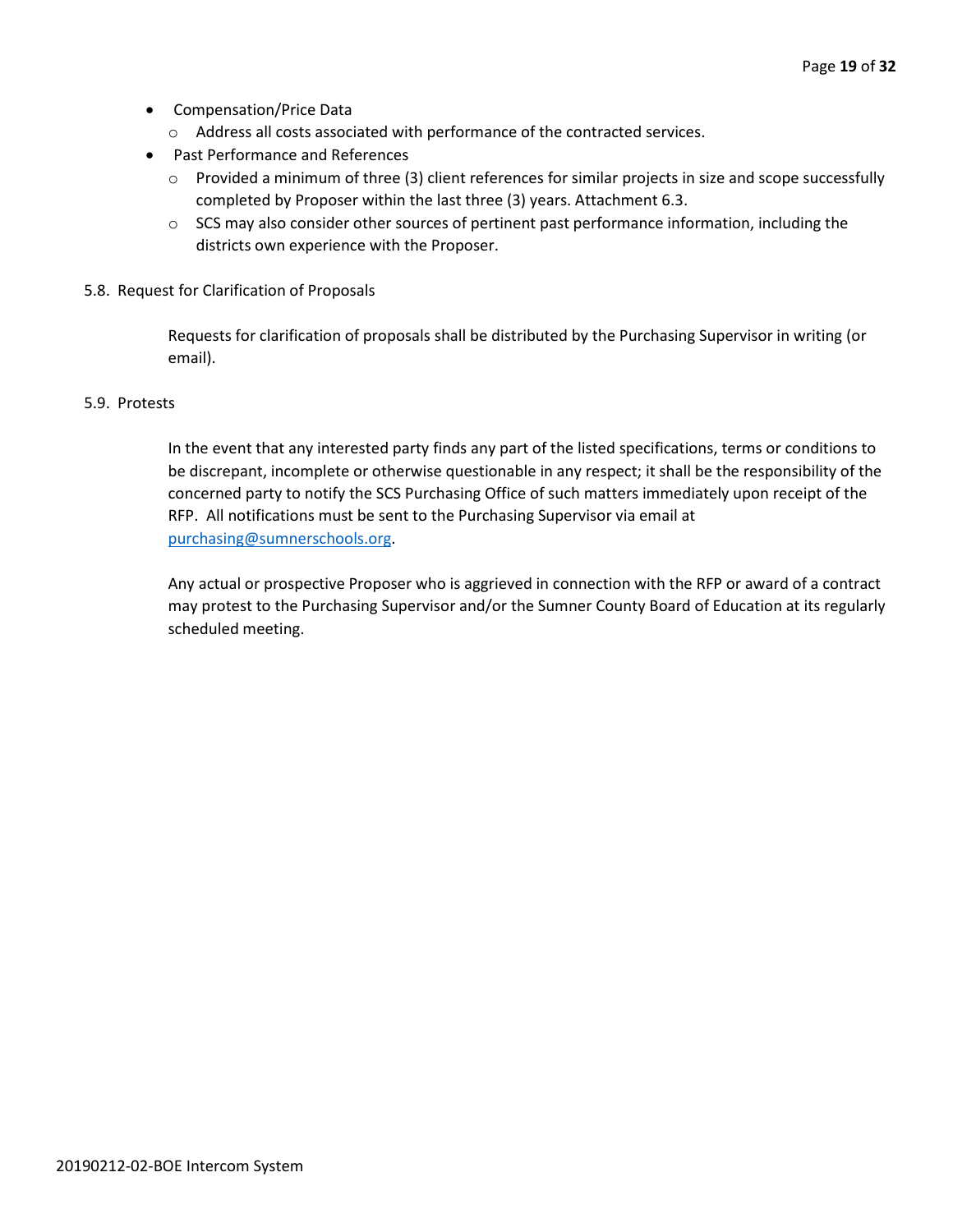# **ATTACHMENT 6.1 - Contact Information**

| <b>Company Legal Name:</b>                 |          |  |
|--------------------------------------------|----------|--|
| <b>Company Official Address:</b>           |          |  |
|                                            |          |  |
| Company Web Site (URL):                    |          |  |
|                                            |          |  |
| Contact Person for project administration: |          |  |
|                                            |          |  |
|                                            |          |  |
|                                            |          |  |
| (office)                                   |          |  |
|                                            | (mobile) |  |
|                                            |          |  |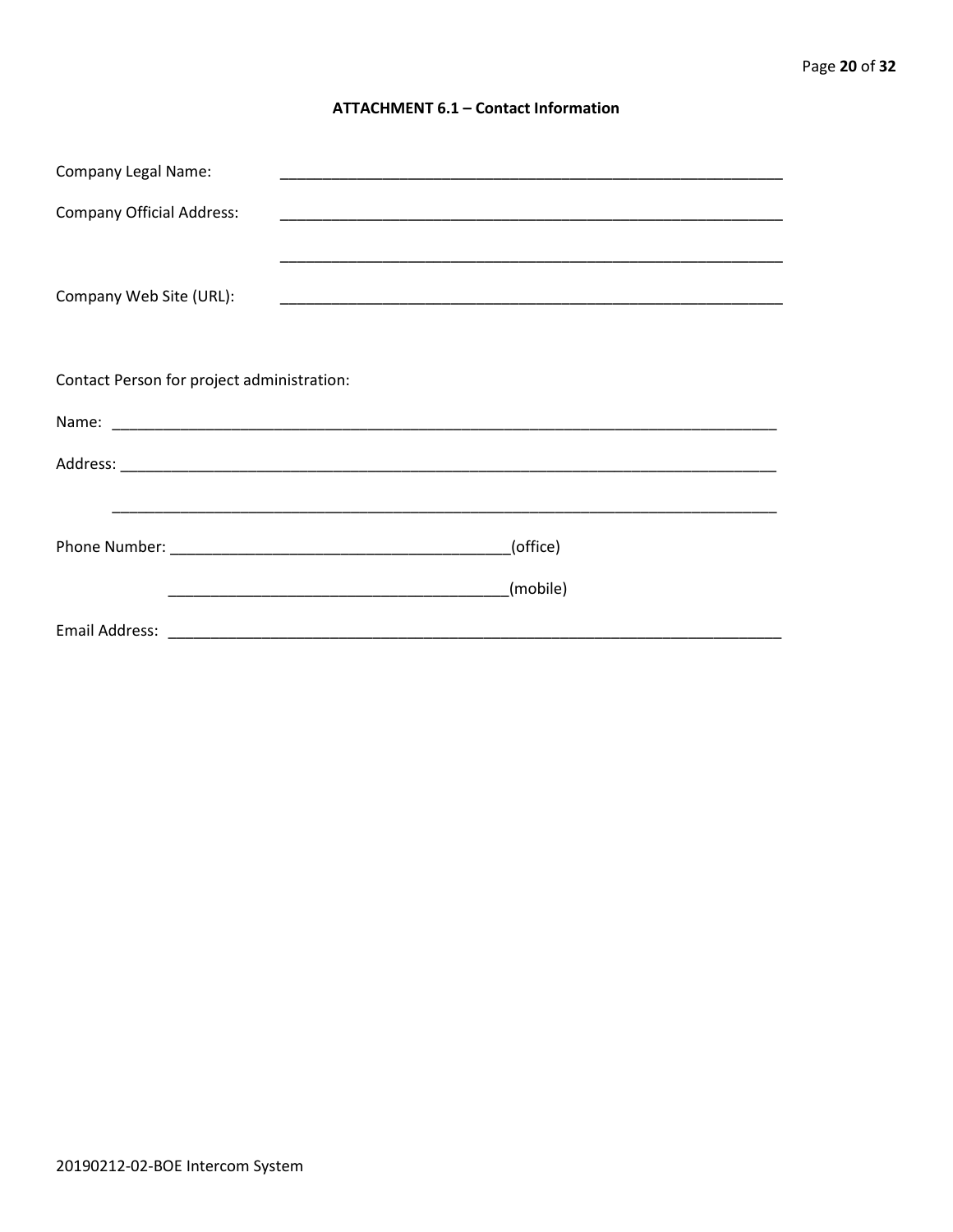

Attn: Purchasing Supervisor 1500 Airport Road Gallatin, TN 37066

# **ATTACHMENT 6.2 – Bid Form/Certification 20190212-02-BOE Intercom System**

| Date |                                     |
|------|-------------------------------------|
|      | a duly authorized representative of |
|      | hereby submit our bid for 20190212- |

**02-BOE Intercom System** in accordance with the specifications and instructions set forth in these bid documents.

| <b>North Sumner Elementary</b> |  |
|--------------------------------|--|
| <b>Oakmont Elementary</b>      |  |

| Vendor Legal Name |                    |
|-------------------|--------------------|
|                   |                    |
| (street)          | (city, state, zip) |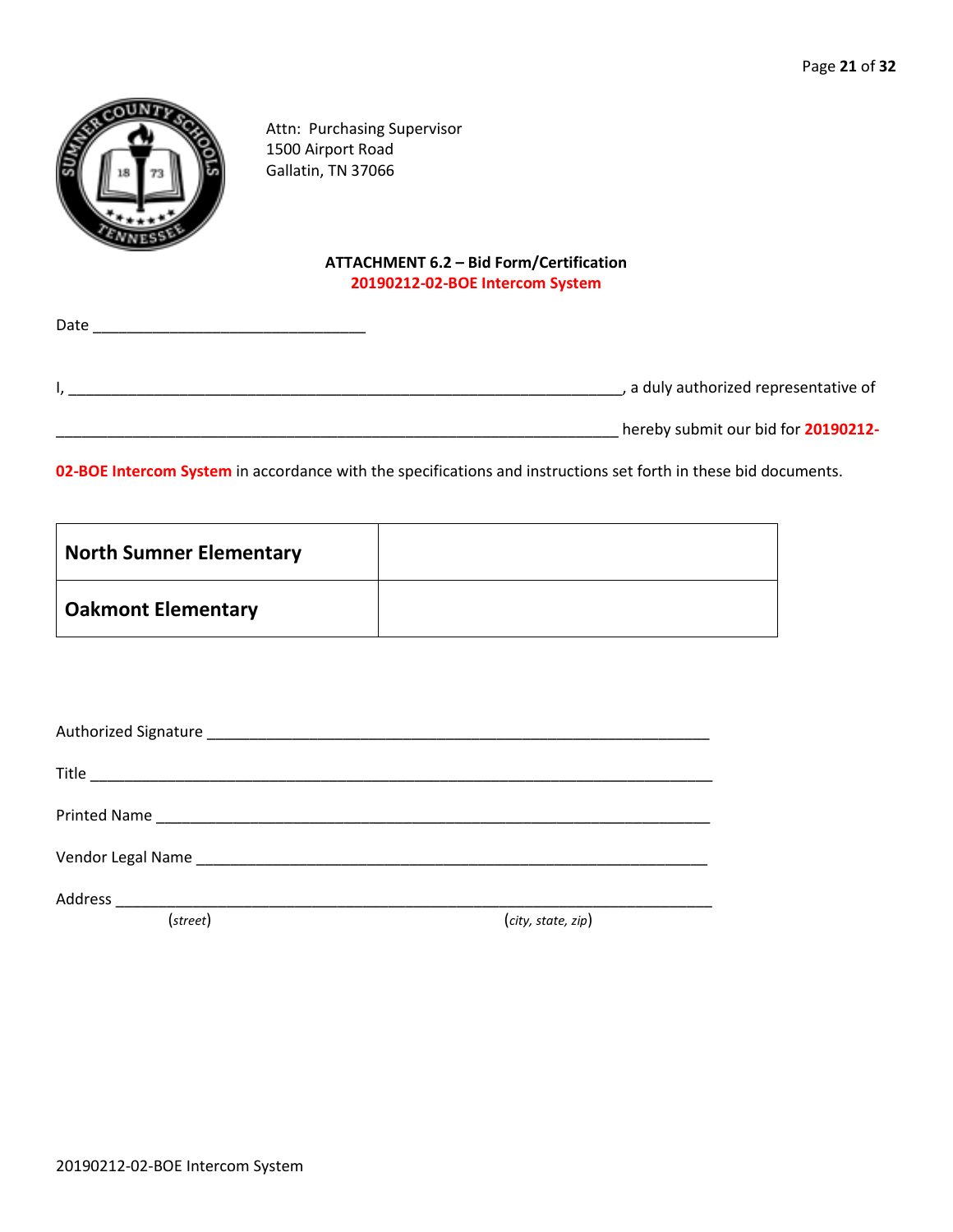| <b>ATTACHMENT 6.3 - References</b> |  |  |
|------------------------------------|--|--|
|------------------------------------|--|--|

\*Proposers may copy this page and submit additional references.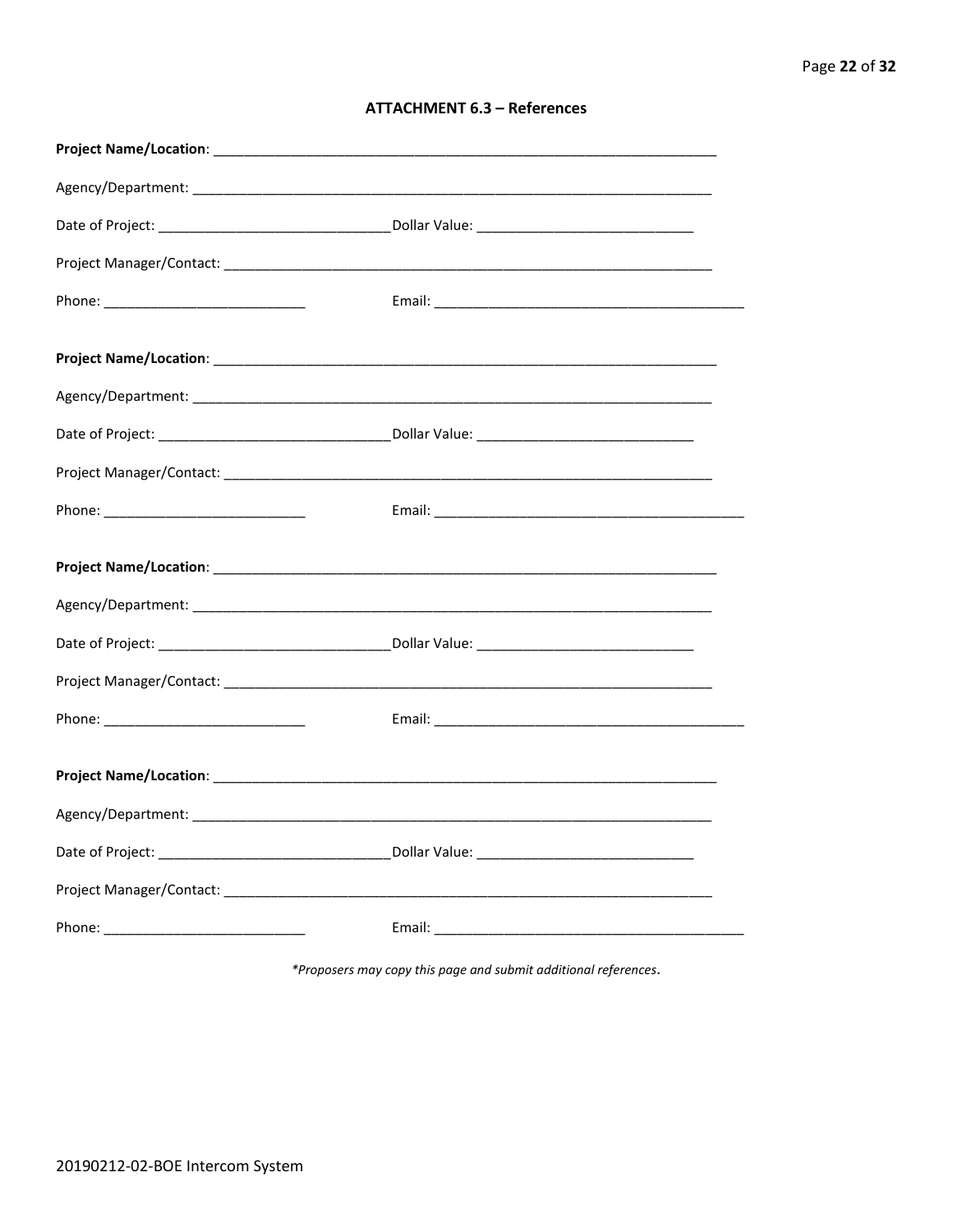# **ATTACHMENT 6.4 – Certification Regarding Debarment or Suspension**

The prospective participant certifies, to the best of its knowledge and belief, that it and its principals:

- Are not presently debarred, suspended, proposed for debarment, declared ineligible or voluntarily excluded from participation in transactions under federal non-procurement programs by any federal department or agency;
- Have not, within the three-year period preceding the proposal, had one or more public transactions (federal, state or local) terminated for cause or default; and
- Are not presently indicated or otherwise criminally or civilly charged by a government entity (federal, state or local) and have not, within the three-year period preceding the bid, been convicted or had a civil judgement rendered against it:
	- $\circ$  For the commission of fraud or a criminal offense in connection with obtaining, attempting to obtain or performing a public transaction (federal, state or local) or a procurement contract under such a public transaction;
	- $\circ$  For the violation of federal or state antitrust statutes, including those proscribing price fixing between competitors, the allocation of customers between competitors, or bid rigging; or
	- $\circ$  For the commission of embezzlement, theft, forgery, bribery, falsification or destruction of records, making false statements, or receiving stolen property.

\_\_\_\_\_\_\_\_\_\_\_\_\_\_\_\_\_\_\_\_\_\_\_\_\_\_\_\_\_\_\_\_\_\_\_\_\_\_\_\_\_\_\_\_\_\_\_\_\_\_\_\_

I understand that a false statement on this certification may be grounds for the rejection of this proposal or the termination of the award. In addition, under 18 U.S.C. 1001, a false statement may result in a fine of up to \$10,000 or imprisonment for up to five years, or both.

Name of Participating Agency: \_\_\_\_\_\_\_\_\_\_\_\_\_\_\_\_\_\_\_\_\_\_\_\_\_\_\_\_\_\_\_\_\_\_\_\_\_\_\_\_\_\_\_\_\_\_\_\_\_\_\_\_\_\_\_\_\_\_\_\_

Name and Title of Authorized Representative: \_\_\_\_\_\_\_\_\_\_\_\_\_\_\_\_\_\_\_\_\_\_\_\_\_\_\_\_\_\_\_\_\_\_\_\_\_\_\_\_\_\_\_\_\_\_\_

Signature of Authorized Representative: \_\_\_\_\_\_\_\_\_\_\_\_\_\_\_\_\_\_\_\_\_\_\_\_\_\_\_\_\_\_\_\_\_\_\_\_\_\_\_\_\_\_\_\_\_\_\_\_\_\_\_\_

Date: \_\_\_\_\_\_\_\_\_\_\_\_\_\_\_\_\_\_\_\_\_\_\_\_\_\_\_\_

\_\_\_\_ I am unable to certify to the above statement. Attached is my explanation.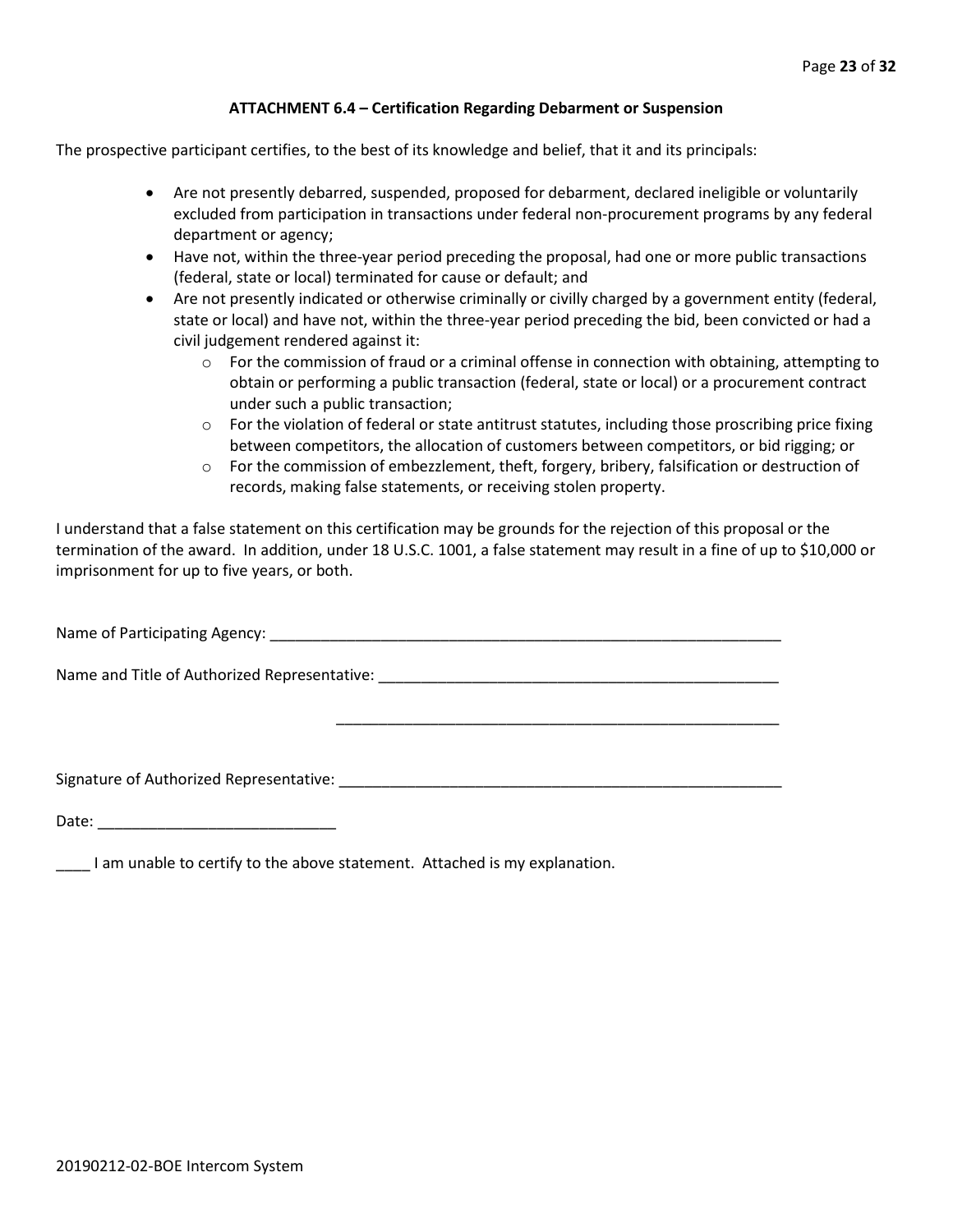# **ATTACHMENT 6.5 – Condition of Submitting Proposal**

The undersigned Proposer has carefully examined all instructions, requirements, specifications, terms and conditions of the RFP and certifies:

- It is a reputable company regularly engaged in providing goods and/or services necessary to meet the requirements, specifications, terms and conditions of the RFP.
- All statements, information and representations prepared and submitted in response to the RFP are current, complete, true and accurate. Proposer acknowledges that the Sumner County Board of Education (SCS) will rely on such statements, information and representations in selecting the successful proposer(s).
- That the prices quoted shall be SCSs pricing for the products and/or service.
- It shall be bound by all statements, representations, warranties and guarantees made in its proposal.
- Proposer acknowledges that the contract may be canceled if any conflict of interest or appearance of a conflict of interest is discovered by SCS, in its sole discretion.
- All purchase orders must be duly authorized and executed by SCS and subject to the terms and conditions of the RFP.

By checking this box, Proposer agrees that SCS reserves the right to extend the terms, conditions, and prices of this contract to other Institutions (such as State, Local and/or Public Agencies) who express an interest in participating in any contract that results from this RFP. Each of the piggyback Institutions will issue their own purchasing documents for the goods/services. Proposer agrees that SCS shall bear no responsibility or liability for any agreements between Proposer and the other Institution(s) who desire to exercise this option.

| ADDRESS: |          |
|----------|----------|
|          |          |
| PHONE:   | (office) |
|          | (mobile) |
| EMAIL:   |          |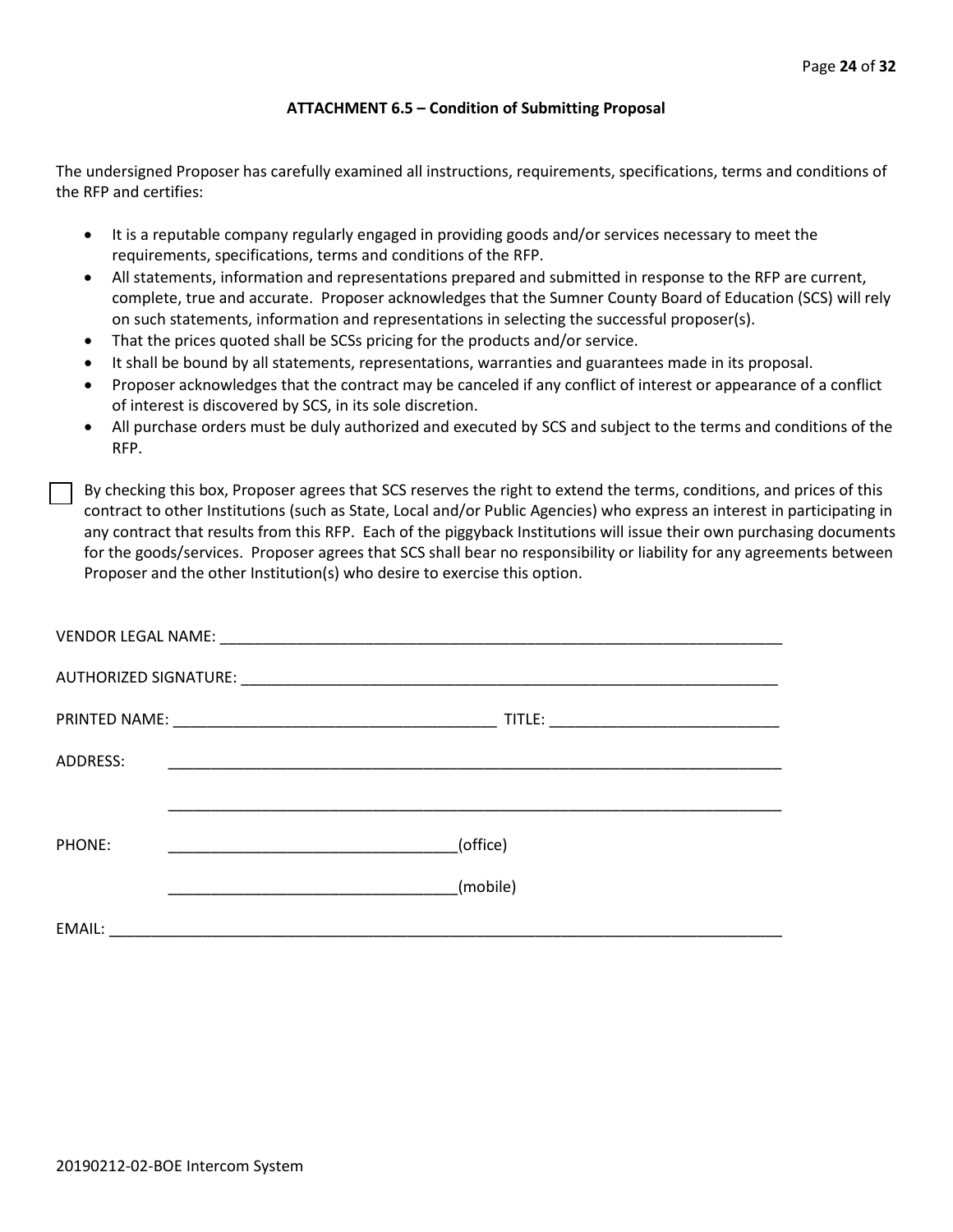## **ATTACHMENT 6.6 – Statement of Non-Collusion**

The undersigned affirms that they are duly authorized to execute this contract, that this company, corporation, firm, partnership or individual has not prepared this proposal in collusion with any other respondent, and that the contents of this proposal as to prices, terms or conditions of said proposal have not been communicated by the undersigned nor by any employee or agent to any other person engaged in this type of business prior to the official opening of this proposal.

| Address: |          |  |  |  |
|----------|----------|--|--|--|
|          | (office) |  |  |  |
|          | (mobile) |  |  |  |
|          |          |  |  |  |
|          |          |  |  |  |
|          |          |  |  |  |
|          |          |  |  |  |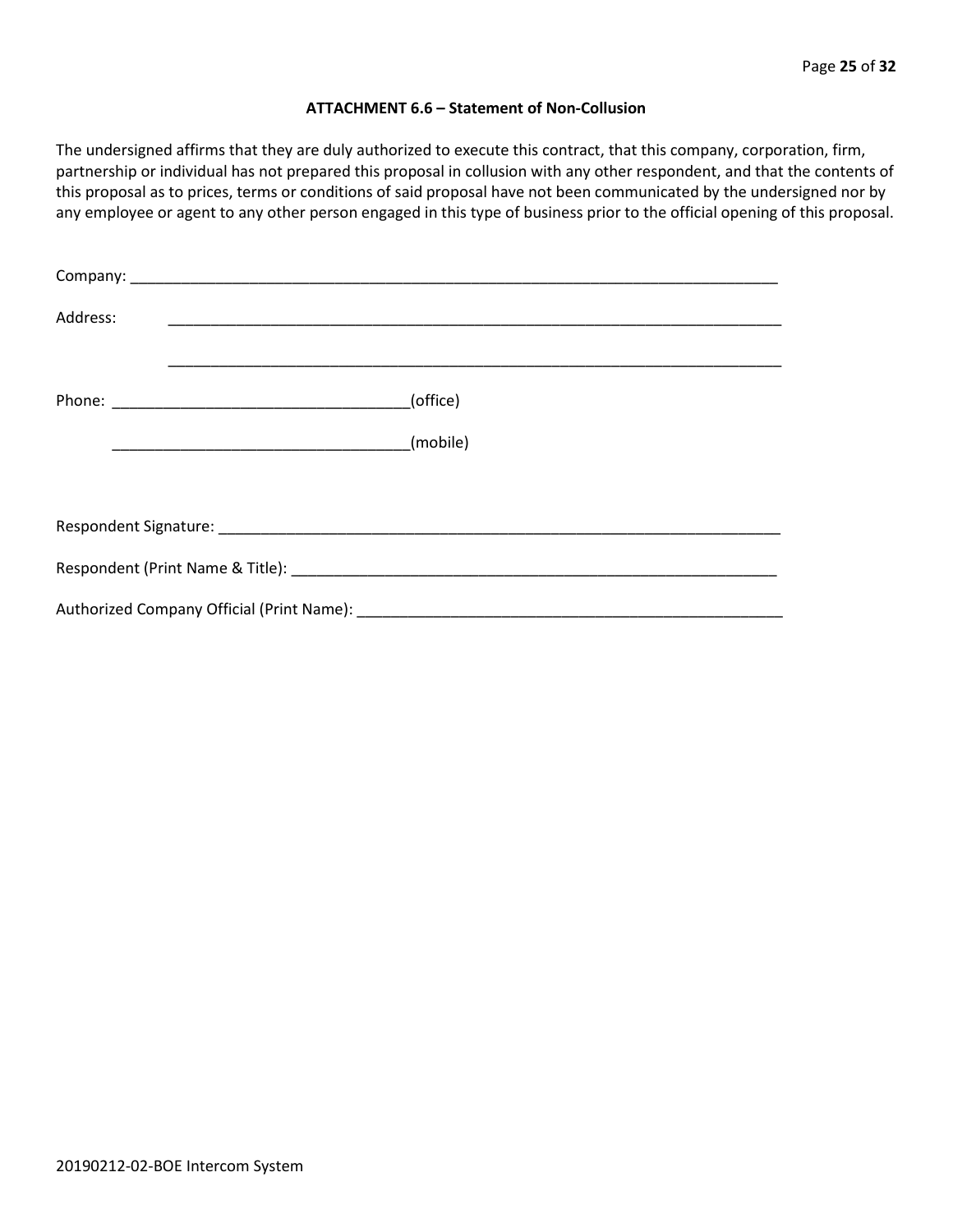# **ATTACHMENT 6.7 – Attestation Re Personnel**

# **ATTESTATION RE PERSONNEL USED IN CONTRACT PERFORMANCE**

| CONTRACTOR LEGAL ENTITY NAME:                                          |  |
|------------------------------------------------------------------------|--|
| FEDERAL EMPLOYER IDENTIFICATION NUMBER:<br>(or Social Security Number) |  |

**The Contractor, identified above, does hereby attest, certify, warrant and assure that the Contractor shall not knowingly utilize the services of an illegal immigrant in the performance of this Contract and shall not knowingly utilize the services of any subcontractor who will utilize the services of an illegal immigrant in the performance of this Contract, T.C.A. § 12-3-309.**

SIGNATURE & DATE:

*NOTICE: This attestation MUST be signed by an individual empowered to contractually bind the Contractor.*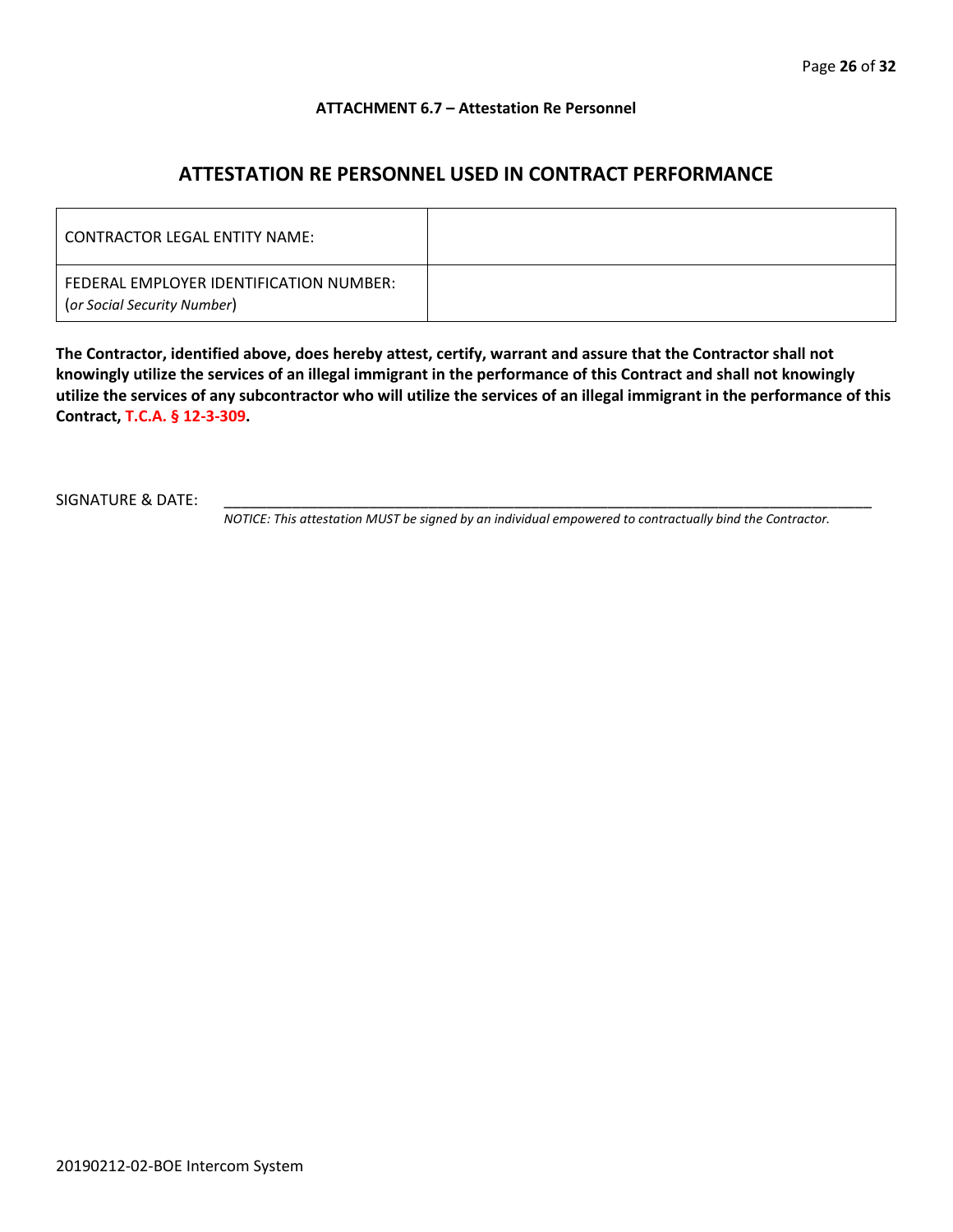#### **ATTACHMENT 6.8 – Drug Free Workplace Affidavit**

The Sumner County Board of Education is committed to maintaining a safe and productive work environment for its employees and to providing high quality service to its citizens. The goal of this policy is for Sumner County Board of Education employees and contractors to remain, or become and remain, drug-free. Abuse and dependency on alcohol and/or drugs can seriously affect the health of employees, contractors and citizens, jeopardize personal safety, impact the safety of others and impair job performance.

**STATE OF** \_\_\_\_\_\_\_\_\_\_\_\_\_\_\_\_\_\_\_\_\_\_\_\_\_\_\_\_\_\_\_\_\_

**COUNTY OF** \_\_\_\_\_\_\_\_\_\_\_\_\_\_\_\_\_\_\_\_\_\_\_\_\_\_\_\_\_\_\_\_\_

The undersigned, principal officer of

an employer of five (5) or more employees contracting with Sumner County Board of Education to provide goods or services, hereby states under oath as follows:

- 1. The undersigned is a principal officer of (hereinafter referred to as the "Company") and is duly authorized to execute this Affidavit on behalf of the Company.
- 2. The Company submits this Affidavit pursuant to T.C.A. § 50-9-113, which requires each employer with no less than five (5) employees receiving pay who contracts with the state and any local government to provide contracted services to submit an affidavit stating that such employer has a drug-free workplace program that complies with Title 50, Chapter 9 of the *Tennessee Code Annotated*.
- 3. The Company is in compliance with T.C.A. § 50-9-113 and all applicable Federal Laws, Rules and Regulations requiring a drug-free workplace program.

Further affiant saith not.

| <b>STATE OF</b>                                                                                                                                                                                  |  |           |
|--------------------------------------------------------------------------------------------------------------------------------------------------------------------------------------------------|--|-----------|
| <b>COUNTY OF</b><br>the contract of the contract of the contract of the contract of the contract of                                                                                              |  |           |
| I am personally acquainted (or proved to me on the basis of satisfactory evidence) and who acknowledged that such<br>person executed the foregoing affidavit for the purposes therein contained. |  | with whom |
|                                                                                                                                                                                                  |  |           |
|                                                                                                                                                                                                  |  |           |

Notary Public

My commission expires: \_\_\_\_\_\_\_\_\_\_\_\_\_\_\_\_\_\_\_\_\_\_\_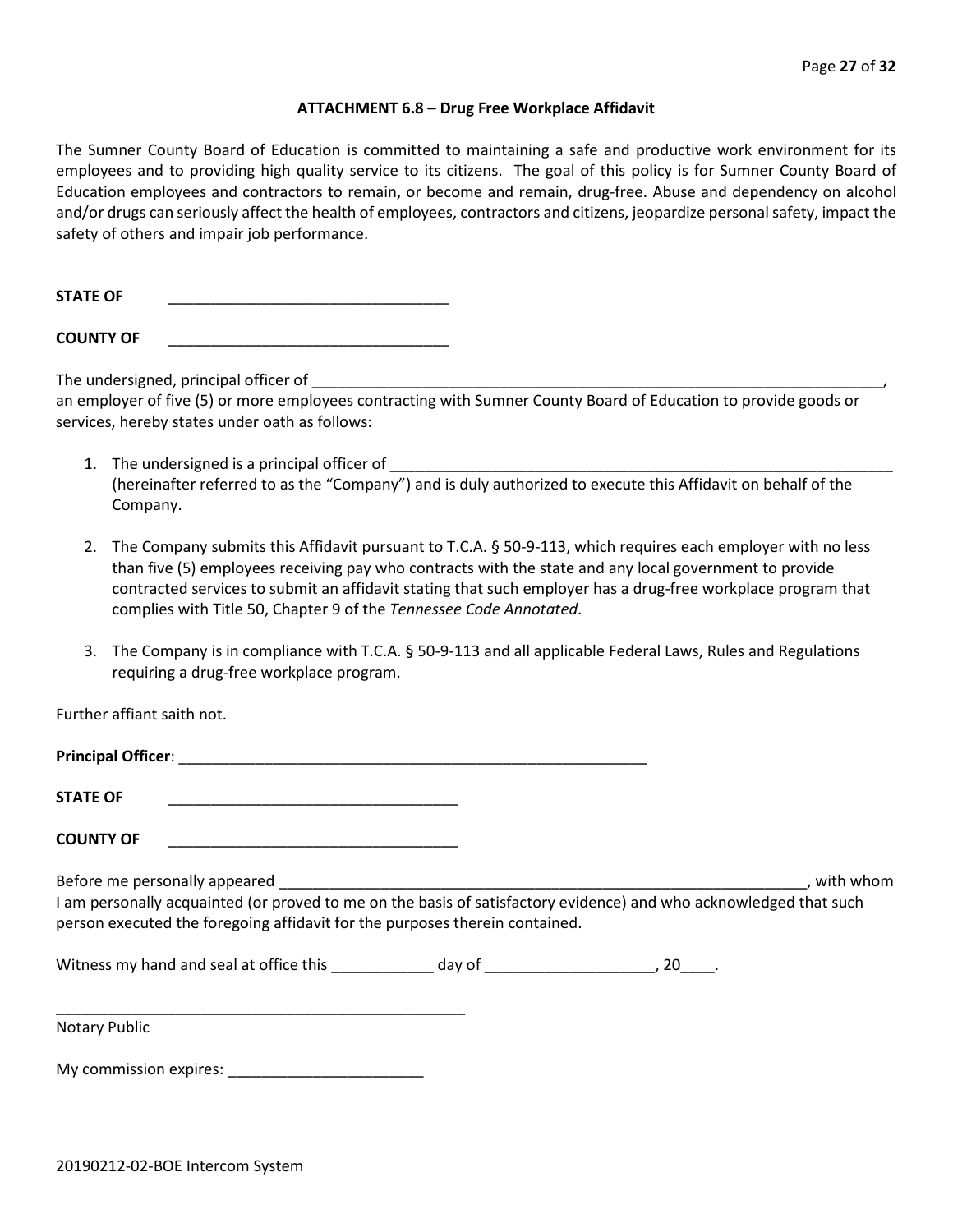# **ATTACHMENT 6.9 – W9**

| $\sim$                                                                                                                                                                                                                                                                                                                                                                                                                                                                                                                                                                                                                                                                                                                                                                                                                                                                                                                                                                                                                                                                                                                                                                                                                                                                                                                                                                                                        | <b>Request for Taxpayer</b><br>(Rev. December 2014)<br><b>Identification Number and Certification</b><br>Department of the Treasury<br>Internal Revenue Service<br>1 Name (as shown on your income tax return). Name is required on this line; do not leave this line blank.<br>2 Business name/disregarded entity name, if different from above |                                                                                                                                                                                                                                                                                                                                                                                                                                                                                                                                                                                                                  |                                                                                                                                                                                                                                                                                                                                                                                                                                                                                                                                                                                                                 |        |  |  |  | Give Form to the<br>requester. Do not<br>send to the IRS. |  |  |  |  |
|---------------------------------------------------------------------------------------------------------------------------------------------------------------------------------------------------------------------------------------------------------------------------------------------------------------------------------------------------------------------------------------------------------------------------------------------------------------------------------------------------------------------------------------------------------------------------------------------------------------------------------------------------------------------------------------------------------------------------------------------------------------------------------------------------------------------------------------------------------------------------------------------------------------------------------------------------------------------------------------------------------------------------------------------------------------------------------------------------------------------------------------------------------------------------------------------------------------------------------------------------------------------------------------------------------------------------------------------------------------------------------------------------------------|--------------------------------------------------------------------------------------------------------------------------------------------------------------------------------------------------------------------------------------------------------------------------------------------------------------------------------------------------|------------------------------------------------------------------------------------------------------------------------------------------------------------------------------------------------------------------------------------------------------------------------------------------------------------------------------------------------------------------------------------------------------------------------------------------------------------------------------------------------------------------------------------------------------------------------------------------------------------------|-----------------------------------------------------------------------------------------------------------------------------------------------------------------------------------------------------------------------------------------------------------------------------------------------------------------------------------------------------------------------------------------------------------------------------------------------------------------------------------------------------------------------------------------------------------------------------------------------------------------|--------|--|--|--|-----------------------------------------------------------|--|--|--|--|
| Specific Instructions on page<br>4 Exemptions (codes apply only to<br>3 Check appropriate box for federal tax classification; check only one of the following seven boxes:<br>certain entities, not individuals; see<br>C Corporation<br>S Corporation Partnership<br>Trust/estate<br>Individual/sole proprietor or<br>instructions on page 3):<br>Print or type<br>single-member LLC<br>Exempt payee code (if any)<br>Limited liability company. Enter the tax classification (C=C corporation, S=S corporation, P=partnership) ▶<br>Exemption from FATCA reporting<br>Note. For a single-member LLC that is disregarded, do not check LLC; check the appropriate box in the line above for<br>the tax classification of the single-member owner.<br>code (if any)<br>(Applies to accounts maintained outside the U.S.)<br>Other (see instructions) ▶<br>5 Address (number, street, and apt. or suite no.)<br>Requester's name and address (optional)<br>6 City, state, and ZIP code<br>See<br>7 List account number(s) here (optional)                                                                                                                                                                                                                                                                                                                                                                      |                                                                                                                                                                                                                                                                                                                                                  |                                                                                                                                                                                                                                                                                                                                                                                                                                                                                                                                                                                                                  |                                                                                                                                                                                                                                                                                                                                                                                                                                                                                                                                                                                                                 |        |  |  |  |                                                           |  |  |  |  |
|                                                                                                                                                                                                                                                                                                                                                                                                                                                                                                                                                                                                                                                                                                                                                                                                                                                                                                                                                                                                                                                                                                                                                                                                                                                                                                                                                                                                               |                                                                                                                                                                                                                                                                                                                                                  |                                                                                                                                                                                                                                                                                                                                                                                                                                                                                                                                                                                                                  |                                                                                                                                                                                                                                                                                                                                                                                                                                                                                                                                                                                                                 |        |  |  |  |                                                           |  |  |  |  |
| Part I<br><b>Taxpayer Identification Number (TIN)</b><br><b>Social security number</b><br>Enter your TIN in the appropriate box. The TIN provided must match the name given on line 1 to avoid<br>backup withholding. For individuals, this is generally your social security number (SSN). However, for a<br>resident alien, sole proprietor, or disregarded entity, see the Part I instructions on page 3. For other<br>entities, it is your employer identification number (EIN). If you do not have a number, see How to get a<br>TIN on page 3.<br>or<br><b>Employer identification number</b><br>Note. If the account is in more than one name, see the instructions for line 1 and the chart on page 4 for<br>guidelines on whose number to enter.<br>-                                                                                                                                                                                                                                                                                                                                                                                                                                                                                                                                                                                                                                                |                                                                                                                                                                                                                                                                                                                                                  |                                                                                                                                                                                                                                                                                                                                                                                                                                                                                                                                                                                                                  |                                                                                                                                                                                                                                                                                                                                                                                                                                                                                                                                                                                                                 |        |  |  |  |                                                           |  |  |  |  |
|                                                                                                                                                                                                                                                                                                                                                                                                                                                                                                                                                                                                                                                                                                                                                                                                                                                                                                                                                                                                                                                                                                                                                                                                                                                                                                                                                                                                               |                                                                                                                                                                                                                                                                                                                                                  |                                                                                                                                                                                                                                                                                                                                                                                                                                                                                                                                                                                                                  |                                                                                                                                                                                                                                                                                                                                                                                                                                                                                                                                                                                                                 |        |  |  |  |                                                           |  |  |  |  |
| Part II                                                                                                                                                                                                                                                                                                                                                                                                                                                                                                                                                                                                                                                                                                                                                                                                                                                                                                                                                                                                                                                                                                                                                                                                                                                                                                                                                                                                       | Certification                                                                                                                                                                                                                                                                                                                                    |                                                                                                                                                                                                                                                                                                                                                                                                                                                                                                                                                                                                                  |                                                                                                                                                                                                                                                                                                                                                                                                                                                                                                                                                                                                                 |        |  |  |  |                                                           |  |  |  |  |
| Under penalties of perjury, I certify that:<br>1. The number shown on this form is my correct taxpayer identification number (or I am waiting for a number to be issued to me); and<br>2. I am not subject to backup withholding because: (a) I am exempt from backup withholding, or (b) I have not been notified by the Internal Revenue<br>Service (IRS) that I am subject to backup withholding as a result of a failure to report all interest or dividends, or (c) the IRS has notified me that I am<br>no longer subject to backup withholding; and<br>3. I am a U.S. citizen or other U.S. person (defined below); and<br>4. The FATCA code(s) entered on this form (if any) indicating that I am exempt from FATCA reporting is correct.<br>Certification instructions. You must cross out item 2 above if you have been notified by the IRS that you are currently subject to backup withholding<br>because you have failed to report all interest and dividends on your tax return. For real estate transactions, item 2 does not apply. For mortgage<br>interest paid, acquisition or abandonment of secured property, cancellation of debt, contributions to an individual retirement arrangement (IRA), and<br>generally, payments other than interest and dividends, you are not required to sign the certification, but you must provide your correct TIN. See the<br>instructions on page 3. |                                                                                                                                                                                                                                                                                                                                                  |                                                                                                                                                                                                                                                                                                                                                                                                                                                                                                                                                                                                                  |                                                                                                                                                                                                                                                                                                                                                                                                                                                                                                                                                                                                                 |        |  |  |  |                                                           |  |  |  |  |
| Sign                                                                                                                                                                                                                                                                                                                                                                                                                                                                                                                                                                                                                                                                                                                                                                                                                                                                                                                                                                                                                                                                                                                                                                                                                                                                                                                                                                                                          | Signature of                                                                                                                                                                                                                                                                                                                                     |                                                                                                                                                                                                                                                                                                                                                                                                                                                                                                                                                                                                                  |                                                                                                                                                                                                                                                                                                                                                                                                                                                                                                                                                                                                                 |        |  |  |  |                                                           |  |  |  |  |
| Here                                                                                                                                                                                                                                                                                                                                                                                                                                                                                                                                                                                                                                                                                                                                                                                                                                                                                                                                                                                                                                                                                                                                                                                                                                                                                                                                                                                                          | U.S. person $\blacktriangleright$                                                                                                                                                                                                                                                                                                                |                                                                                                                                                                                                                                                                                                                                                                                                                                                                                                                                                                                                                  |                                                                                                                                                                                                                                                                                                                                                                                                                                                                                                                                                                                                                 | Date P |  |  |  |                                                           |  |  |  |  |
| <b>General Instructions</b><br>Section references are to the Internal Revenue Code unless otherwise noted.<br>Future developments. Information about developments affecting Form W-9 (such<br>as legislation enacted after we release it) is at www.irs.gov/fw9.<br><b>Purpose of Form</b><br>An individual or entity (Form W-9 requester) who is required to file an information<br>return with the IRS must obtain your correct taxpayer identification number (TIN)<br>which may be your social security number (SSN), individual taxpayer identification<br>number (ITIN), adoption taxpayer identification number (ATIN), or employer<br>identification number (EIN), to report on an information return the amount paid to                                                                                                                                                                                                                                                                                                                                                                                                                                                                                                                                                                                                                                                                              |                                                                                                                                                                                                                                                                                                                                                  | ● Form 1098 (home mortgage interest), 1098-E (student loan interest), 1098-T<br>(tuition)<br>· Form 1099-C (canceled debt)<br>. Form 1099-A (acquisition or abandonment of secured property)<br>Use Form W-9 only if you are a U.S. person (including a resident alien), to<br>provide your correct TIN.<br>If you do not return Form W-9 to the requester with a TIN, you might be subject<br>to backup withholding. See What is backup withholding? on page 2.<br>By signing the filled-out form, you:<br>1. Certify that the TIN you are giving is correct (or you are waiting for a number<br>to be issued). |                                                                                                                                                                                                                                                                                                                                                                                                                                                                                                                                                                                                                 |        |  |  |  |                                                           |  |  |  |  |
| you, or other amount reportable on an information return. Examples of information<br>returns include, but are not limited to, the following:<br>· Form 1099-INT (interest earned or paid)<br>. Form 1099-DIV (dividends, including those from stocks or mutual funds)<br>. Form 1099-MISC (various types of income, prizes, awards, or gross proceeds)<br>. Form 1099-B (stock or mutual fund sales and certain other transactions by<br>brokers)<br>· Form 1099-S (proceeds from real estate transactions)<br>. Form 1099-K (merchant card and third party network transactions)                                                                                                                                                                                                                                                                                                                                                                                                                                                                                                                                                                                                                                                                                                                                                                                                                             |                                                                                                                                                                                                                                                                                                                                                  |                                                                                                                                                                                                                                                                                                                                                                                                                                                                                                                                                                                                                  | 2. Certify that you are not subject to backup withholding, or<br>3. Claim exemption from backup withholding if you are a U.S. exempt payee. If<br>applicable, you are also certifying that as a U.S. person, your allocable share of<br>any partnership income from a U.S. trade or business is not subject to the<br>withholding tax on foreign partners' share of effectively connected income, and<br>4. Certify that FATCA code(s) entered on this form (if any) indicating that you are<br>exempt from the FATCA reporting, is correct. See What is FATCA reporting? on<br>page 2 for further information. |        |  |  |  |                                                           |  |  |  |  |

Cat. No. 10231X

Form **W-9** (Rev. 12-2014)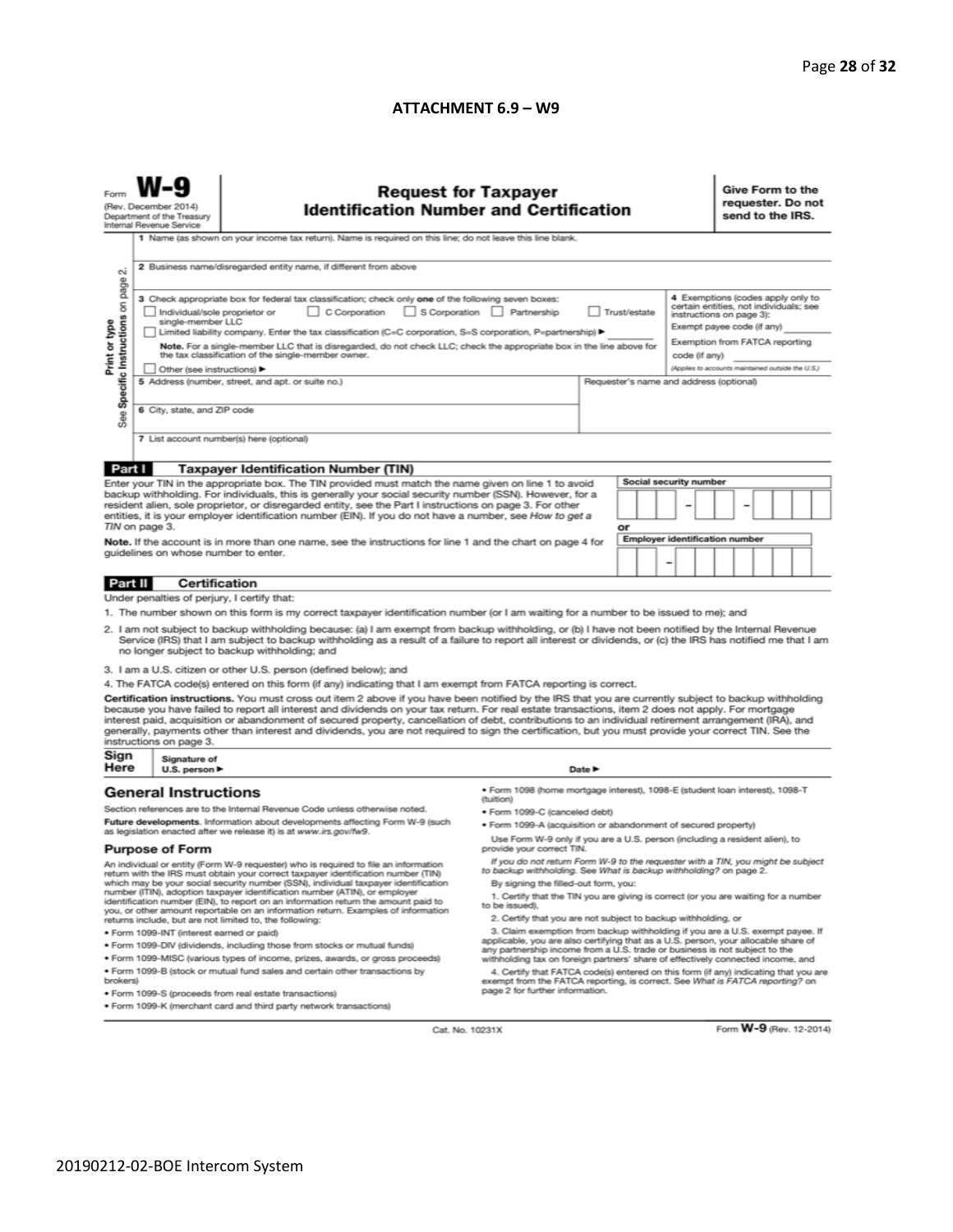# **ATTACHMENT 6.10 – Standard Terms & Conditions SUMNER COUNTY BOARD OF EDUCATION (SCS)**

#### **1. PREPARATION AND SUBMISSION OF BID.**

- **a.** Failure to examine any drawings**,** specifications, or instructions will be at the proposer's risk. Any deviation from the stated terms, conditions and specifications must be coordinated with and approved in writing by the SCS Purchasing Supervisor.
- **b.** RFP SUBMITTAL / SIGNATURE: Proposal shall give the full name and business address of the bidder. If the proposer is a corporation, the name shall be stated as it is in the corporate charter. Proposals must be signed in ink by the proposer's authorized agent. Unsigned proposals will be rejected. Proposals are to be sealed and the outside of the envelope is to reference the RFP number. The person signing the proposal must show their title, and if requested by the institution, must furnish satisfactory proof of his or her authority to bind his or her company in contract. Proposer understands that by submitting a proposal with an authorized signature, it shall constitute an offer to SCS. Proposals must be typewritten or in ink; otherwise they may not be considered. Purchase orders will be issued to the firm name appearing on the W9. Electronic submissions via email, fax, etc. shall not be accepted.
- **c.** SCS is not responsible for any costs incurred by any vendor pursuant to the RFP. The vendor shall be responsible for all costs incurred in connection with the preparation and submission of its proposal.
- **d.** All proposers must be in compliance with T.C.A. § 62-6-119 at the time of proposal submission and provide evidence of compliance with the applicable provisions of the chapter before such proposal may be considered.
- **e.** Proposals are to be received in the location designated in the RFP no later than the specified date and time. Late submissions will NOT be opened or considered.
- **f.** No erasures permitted. Errors may be crossed out and corrections printed in ink or typewritten adjacent to error and must be initialed in ink by person signing the proposal.
- **g.** Specifications: Reference to available specifications shall be sufficient to make the terms of the specifications binding on the proposer. The use of the name of a manufacturer, or any special brand or make in describing an item does not restrict the proposer to that manufacturer or specific article, unless specifically stated. Comparable products of other manufacturers will be considered if proof of compatibility is contained in the proposal. Proposers are required to notify SCSs Purchasing Supervisor whenever specifications/procedures are not perceived to be fair and open. The articles on which the proposal is submitted must be equal or superior to that specified. Informative and Descriptive Literature: The proposer must show brand or trade names of the articles proposed, when applicable. It shall be the responsibility of the proposer, including proposer's whose product is referenced, to furnish with the proposer such specifications, catalog pages, brochures or other data as will provide an adequate basis for determining the quality and functional capabilities of the product offered. Failure to provide this data may be considered valid justification for rejection of proposer.
- **h.** Samples: Samples of items when called for, must be furnished free of expense, and if not destroyed will, upon proposer's request within ten (10) days of RFP opening, be returned at the proposer's expense. Each sample must be labeled with the proposer's name, manufacturer's brand name and number, RFP number and item reference.
- **i.** Time of Performance: The number of calendar days in which delivery is to be made after receipt of order shall be stated in the RFP and may be a factor in making an award, price notwithstanding. If no delivery time is stated in the bid, bidder agrees that delivery is to be made within two weeks (10 business days) of order.
- **j.** Transportation and delivery charges should be included in the price and be fully prepaid by the vendor to the destination specified in the RFP. Proposal prices shall include delivery of all items F.O.B. destination.
- **k.** New materials and supplies must be delivered unless otherwise specifically stated in the RFP.
- **l.** Alternate/multiple bids will not be considered unless specifically called for in the RFP.
- **m.** Only proposals submitted on RFP forms furnished by SCS will be considered.
- n. By signing this RFP where indicated, the proposer agrees to strictly abide by all local, state and federal statutes and regulations. The proposer further certifies that this proposer is made without collusion or fraud.
- **o.** Error in Proposal. In case of error in the extension of prices in the proposal, the unit price will govern. Late submissions will NOT be opened or considered. Proposers are cautioned to verify their proposals before submission, as amendments received after the ITB deadline will not be considered. No proposals shall be altered, amended or withdrawn after opening. After proposal opening, a proposer may withdraw a proposal only when there is obvious clerical error such as a misplaced decimal point, or when enforcement of the proposal would impose unconscionable hardship due to an error in the proposal resulting in a quotation substantially below the other proposals received. Proposal withdrawals will be considered only upon written request of the proposer.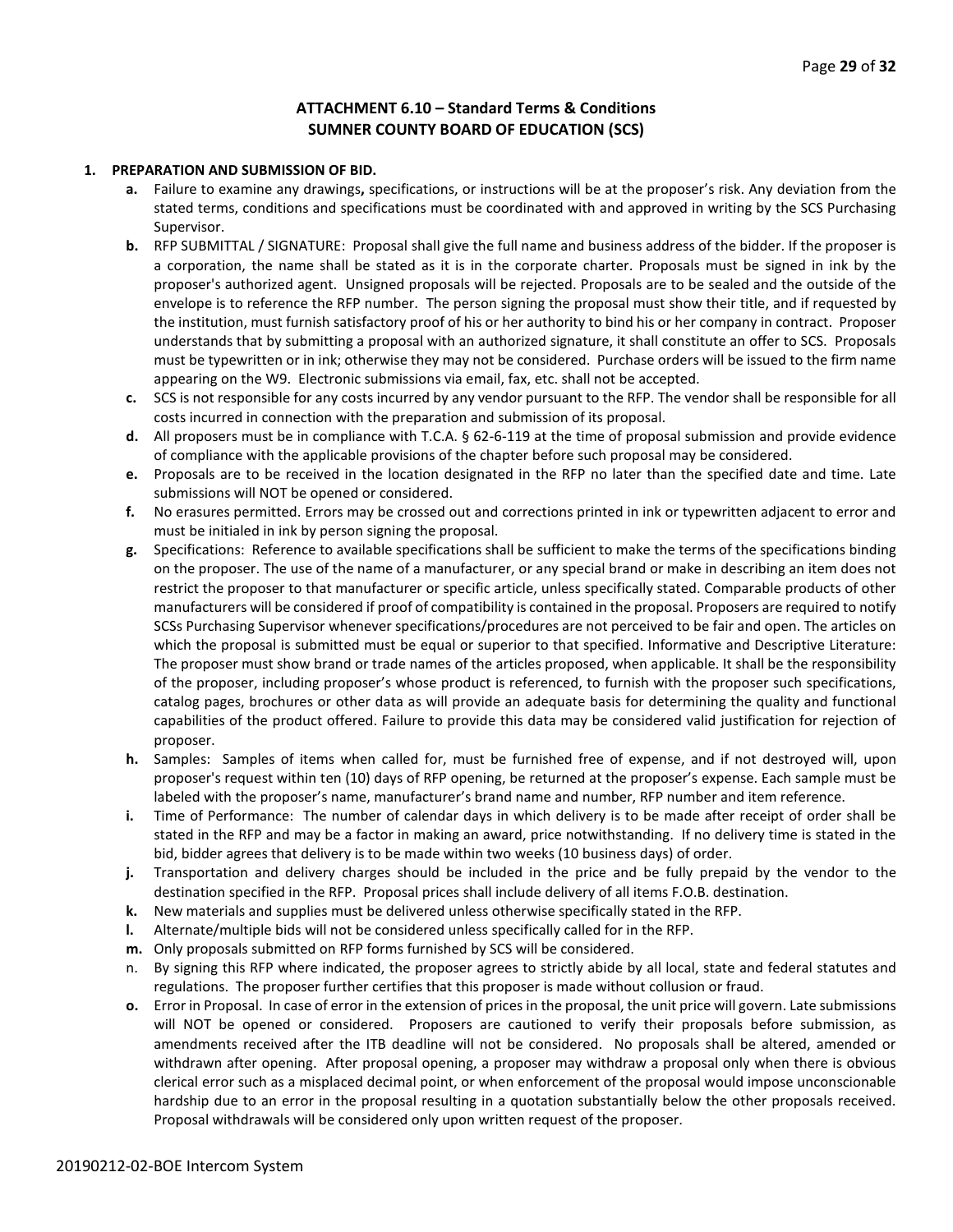- **2. OPEN RECORDS.** In order to comply with the provisions of the Tennessee Open Records Act, all proposals will be publicly opened and are subject to public inspection after the award upon written request. Proposers may be present at ITB opening. Summary information will be posted the SCS website, www.sumnerschools.org under the Invitation to Bid link.
- **3. ACCEPTANCE AND AWARD.** SCS reserves the right to reject any and all proposals and to waive any informality in proposals and, unless otherwise specified by the proposer to accept any item in the proposal. Action to reject all proposals shall be taken for unreasonably high prices, errors in the proposal documents, cessation of need, unavailability of funds, or any other reason approved by SCS.
	- a. Contracts and purchases will be made with the lowest, responsive, responsible, qualified proposer. The quality of the articles to be supplied, their conformity with the specifications, their suitability to the requirements of the Institution, cash discount offered, and the delivery terms will be taken into consideration.
	- b. Any deviation from these stated terms, specifications and conditions must be coordinated with and approved in writing by the Purchasing Supervisor.
	- c. Prices quoted on the response (if any) are to be considered firm and binding until the said equipment, supplies or services are in the possession of SCS.
	- d. SCS reserves the right to order more or less than the quantity listed in the proposal.
	- e. If a proposer fails to state a time within which a proposal must be accepted, it is understood and agreed that SCS shall have ninety (90) days to accept.
	- f. No purchase or contract is authorized or valid until the issuance of a SCS purchase order in accordance with SCS policy. No SCS employee is authorized to purchase equipment, supplies or services prior to the issuance of such a purchase order.
	- g. The contract may not be assigned without written SCS consent.
	- h. If the appropriate space is marked on the ITB, other Institutions (such as State, Local and/or Public Agencies) may purchase off the contract during the same period as SCS.
	- i. The awarded proposer will be required to post a performance and payment bond in the amount of 25% of the contract price if it exceeds \$100,000 as stated by T.C.A. §12-4-201.
	- j. If the project cost is in excess of \$25,000 a performance bond must be secured by the requesting part in an amount equal to the market improvement value.
- **4. PAYMENT**. Payment terms must be specified in the proposal, including any discounts for early payment. Partial payments will not be approved unless justification for such payment can be shown. Terms will be NET 30 days. Payment will not be made until the conditions and specifications of the RFP are inspected and approved as conforming by persons appointed by SCS.
- **5. DEFAULT OF SELECTED VENDOR.** In case of vendor default, SCS may procure the articles or services from other sources and hold the defaulting vendor responsible for any resulting cost. If the awarded vendor violates any terms of their response, the contract, SCS policy or any law, they may be disqualified from proposing for a period of two years for minor violations or longer for major violations. Proposals from disqualified proposers will not be accepted during the period of disqualification.
- **6. INSPECTION OF PURCHASES.** Articles received which are not equivalent will not be accepted and will be picked up by the vendor or returned to vendor, shipping charges collect. SCS shall have a reasonable period in which to inspect and accept or reject materials without liability. If necessity requires SCS to use nonconforming materials, an appropriate reduction in payment may be made.
- **7. TAXES.** SCS is tax exempt; do not include taxes in quotation. Vendors making improvements or additions to or performing repair work on real property for SCS are liable for any applicable sales or use tax on tangible personal property used in connection with the contract or furnished to vendors by the state for use under the contract.
- **8. NONDISCRIMINATION.** SCS is an equal opportunity employer. SCS and bidder agree to comply with Titles VI and VII of the Civil Rights Act of 1964, Title IX of the Education Amendments of 1972, Section 504 of the Rehabilitation Act of 1973, Executive Order 11,246, the Americans with Disabilities Act of 1990 and the related regulations to each. Each party assures that it will not discriminate against any individual including, but not limited to employees or applicants for employment and/or students, because of race, religion, creed, color, sex, age, disability, veteran status or national origin. In the event that any claims should arise with regards to violations of any such local, state or federal law, statues, rule or regulations, the vendor will indemnify and hold SCS harmless for any damages, including court costs or attorney fees, which might be incurred.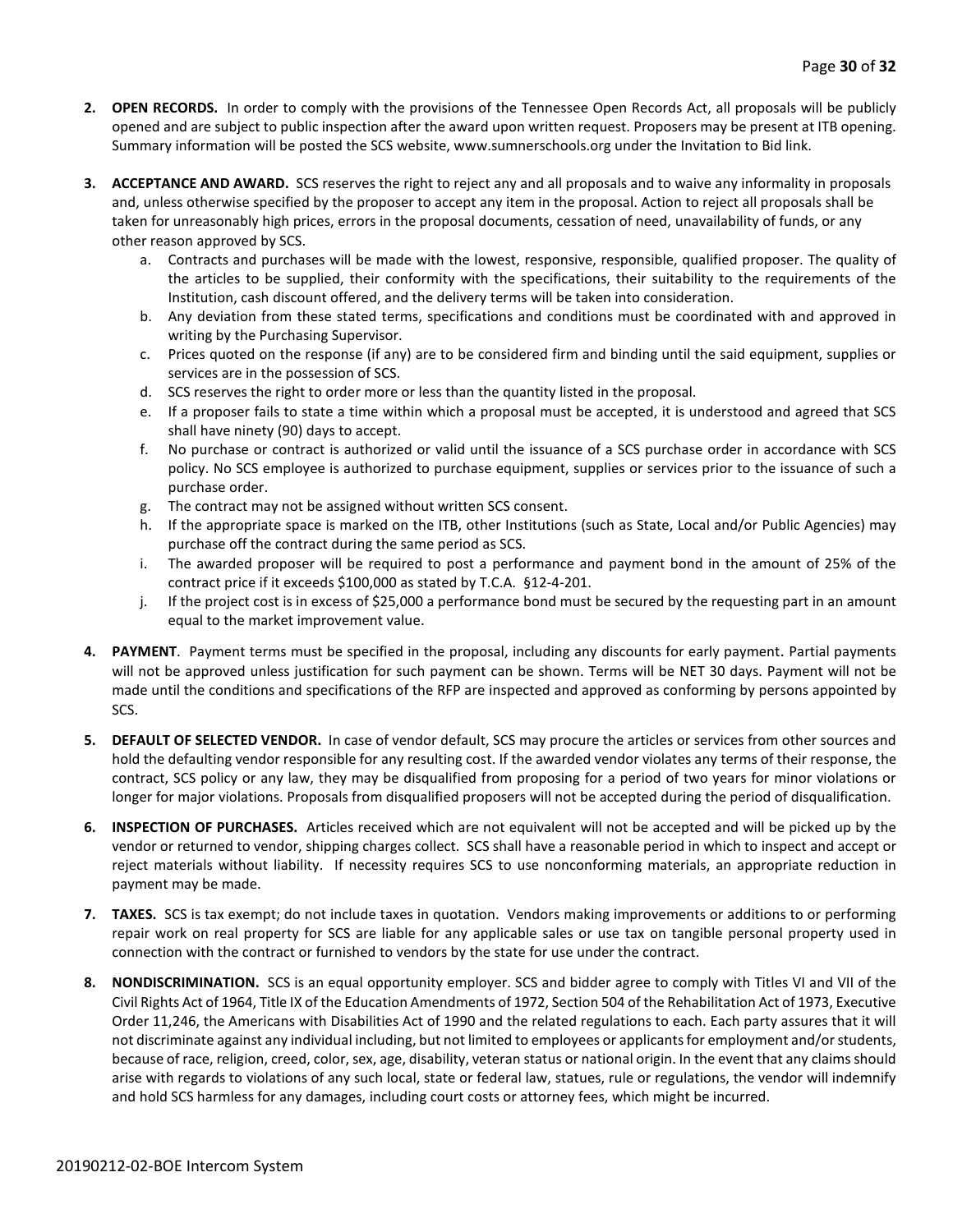- **9. PROHIBITIONS/NO VENDOR CONTRACT FORM.** Acceptance of gifts from vendors is prohibited. T.C.A. §12-4-106. The contract documents for purchase under this RFP shall consist of the successful proposer's bid and SCSs purchase order. **The proposer may request exceptions to terms and conditions and/or request SCS to accept other terms and conditions by means of subsequent documents such as invoices, warranty agreements, license agreements, etc. All subsequent document shall be open to revision for impermissible language. SCS reserves the right to render the proposal unresponsive and subject the proposal to rejection if successful terms cannot be negotiated.**
- **10. PROHIBITION ON HIRING ILLEGAL IMMIGRANTS.** Tennessee Public Chapter No. 878 of 2006, T.C.A. §12-3-309, requires that Contractor attest in writing that Contractor will not knowingly utilize the services of illegal immigrants in the performance of this Contract and will not knowingly utilize the services of any subcontractor, if permitted under this Contract, who will utilize the services of illegal immigrants in the performance of this Contract. The attestation shall be made on the form, Attestation re Personnel Used in Contract Performance ("the Attestation"), which is attached and hereby incorporated by this reference.
- **11. SALES AND USE TAX.** Before the Purchase Order/Contract resulting from this RFP/RFQ is signed, the apparent successful proposer must be registered with the Department of Revenue for the collection of Tennessee sales and use tax as required by T.C.A. §12-3-306.
- **12. ASSIGNMENT.** Neither the vendor nor SCS may assign this agreement without prior written consent of the other party.
- **13. LIABILITIES.** The vendor shall indemnify SCS against liability for any suits, actions or claims of any character arising from or relating to the performance under this agreement by the vendor or its subcontractors. SCS has no obligation for the payment of any judgement or the settlement of any claim made against the vendor or its subcontractors as a result of obligations under this contract.
- **14. APPLICABLE LAW.** Any contract shall be interpreted under the laws and statutes of the State of Tennessee. SCS does not enter into contracts which provide for mediation or arbitration. Any action arising from any contract made from this RFP shall be brought in the state courts in Sumner County, TN or in the United States Federal District Court for the Middle District of Tennessee.

Additionally, it is a violation of state statutes to purchase materials, supplies, services or any other item from a vendor that is a commissioner, official, employee or board member that has any financial or beneficial interest in such transaction, T.C.A. §12-4-101.

- **15. FUNDS**. The Proposer understands and accepts the non-appropriation of funds provision of SCS.
- **16. DATA PRIVACY AND SECURITY**. Personal Information (PI) includes but is not limited to that information protected by HIPAA, the HITECH Act, FERPA, or Gramm-Leach-Bliley) or such information which would allow a third party to gain access to the personal, medical or financial records of any of any party. Vendor represents and warrants that its collection, access, use, storage, disposal and disclosure of PI complies with all applicable federal and state privacy and data protection laws. Vendor represents and warrants that Vendor will maintain compliance with the SSAE 16 standard, and shall undertake any audits and risk assessments Vendor deems necessary to maintain compliance with SSAE16. If PI provided by SCS to Vendor is subject to FERPA. Vendor agrees that in its handling of FERPA data it will perform as a school official as that term is defined by FERPA regulations. Vendor acknowledges that its improper disclosure or re-disclosure of PI covered by FERPA may, under certain circumstances, result in Vendor's exclusion from eligibility to contract with SCS for at least five (5) years. Vendor shall provide SCS with the name and contact information for an employee of Vendor who shall serve as SCS's primary security contact and shall be available to assist Customer twenty-four (24) hours per day, seven (7) days per week as a contact in resolving obligations associated with any security incident in which it is reasonably suspected that there has been a breach of information security. Vendor shall immediately mitigate or resolve any Security Incident, at Vendor's expense and in accordance with applicable privacy rights, laws, regulations and standards. Vendor shall reimburse SCS for actual costs incurred by SCS in responding to, and mitigating damages caused by, any Security Incident, including all costs of notice and/or remediation incurred under applicable law as a result of the Security Incident.
- **17. IRAN DIVESTMENT ACT.** By submission of this proposal, each proposer and each person signing on behalf of any proposer certified, and in the case of a joint proposal, each party thereto certifies as to its own organization, under penalty of perjury, that to the best of its knowledge and belief that each proposer is not on the list created pursuant to T.C.A. §12-12- 106.